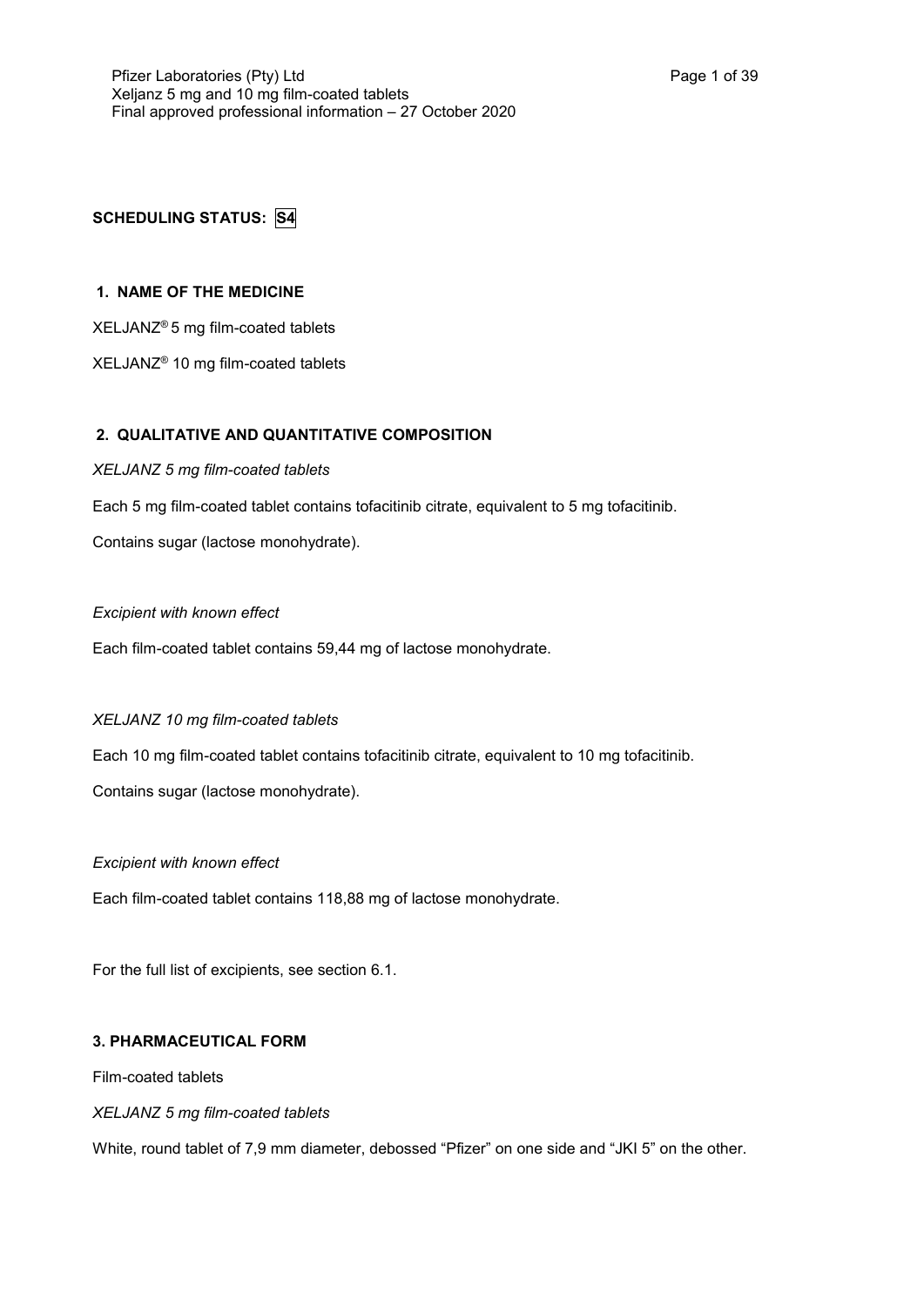## *XELJANZ 10 mg film-coated tablets*

Blue, round tablet of 9,5 mm diameter, debossed "Pfizer" on one side and "JKI 10" on the other.

### **4. CLINICAL PARTICULARS**

## **4.1. Therapeutic indications**

### *Rheumatoid arthritis*

XELJANZ in combination with methotrexate (MTX) is indicated for the treatment of moderate to severe active rheumatoid arthritis (RA) in adult patients who have responded inadequately to, or who are intolerant to one or more disease-modifying antirheumatic drugs. XELJANZ can be given as monotherapy in case of intolerance to MTX or when treatment with MTX is inappropriate (see sections 4.4 and 4.5).

## *Psoriatic arthritis*

XELJANZ in combination with MTX is indicated for the treatment of active psoriatic arthritis (PsA) in adult patients who have had an inadequate response or who have been intolerant to a prior disease modifying antirheumatic drug (DMARD) therapy (see section 5.1).

### *Ulcerative colitis*

XELJANZ is indicated for the treatment of adult patients with moderately to severely active ulcerative colitis (UC) who have had an inadequate response, lost response, or were intolerant to either conventional therapy or a biologic medicine (see section 5.1).

## **4.2. Posology and method of administration**

Treatment should be initiated and supervised by medical practitioners experienced in the diagnosis and treatment of conditions for which XELJANZ is indicated.

## **Posology**

*Rheumatoid arthritis and psoriatic arthritis*

The recommended dose is 5 mg administered twice daily.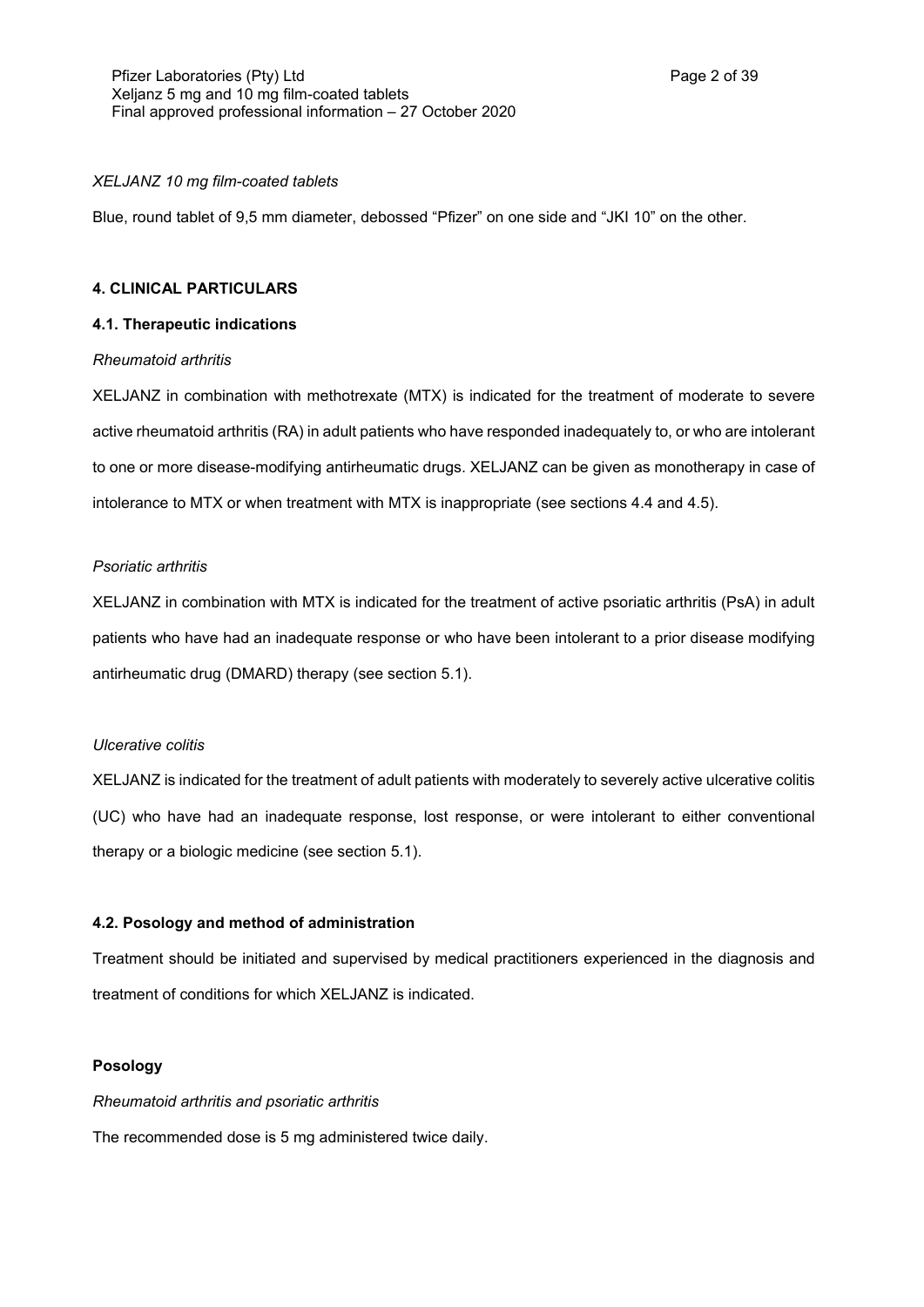## *Dose adjustment*

No dose adjustment is required when used in combination with MTX.

#### *Ulcerative colitis*

The recommended dose is 10 mg given orally twice daily for induction for 8 weeks and 5 mg given twice daily for maintenance.

For patients who do not achieve adequate therapeutic benefit by week 8, the induction dose of 10 mg twice daily can be extended for an additional 8 weeks (16 weeks total), followed by 5 mg twice daily for maintenance. XELJANZ induction therapy should be discontinued in any patient who shows no evidence of therapeutic benefit by week 16.

For some patients, such as those who have failed prior tumour necrosis factor (TNF) antagonist therapy, consideration should be given to continuation of the 10 mg twice daily dose for maintenance in order to maintain therapeutic benefit (see section 5.1).

Patients who experience a decrease in response on XELJANZ 5 mg twice daily maintenance therapy may benefit from an increase to XELJANZ 10 mg administered twice daily.

In patients who have responded to treatment with XELJANZ, corticosteroids may be reduced and/or discontinued in accordance with standard of care.

#### *Retreatment in UC*

If therapy is interrupted, restarting treatment with XELJANZ can be considered. If there has been a loss of response, reinduction with XELJANZ 10 mg twice daily may be considered. The treatment interruption period in clinical studies extended up to 1 year. Efficacy may be regained by 8 weeks of 10 mg twice daily therapy (see section 5.1).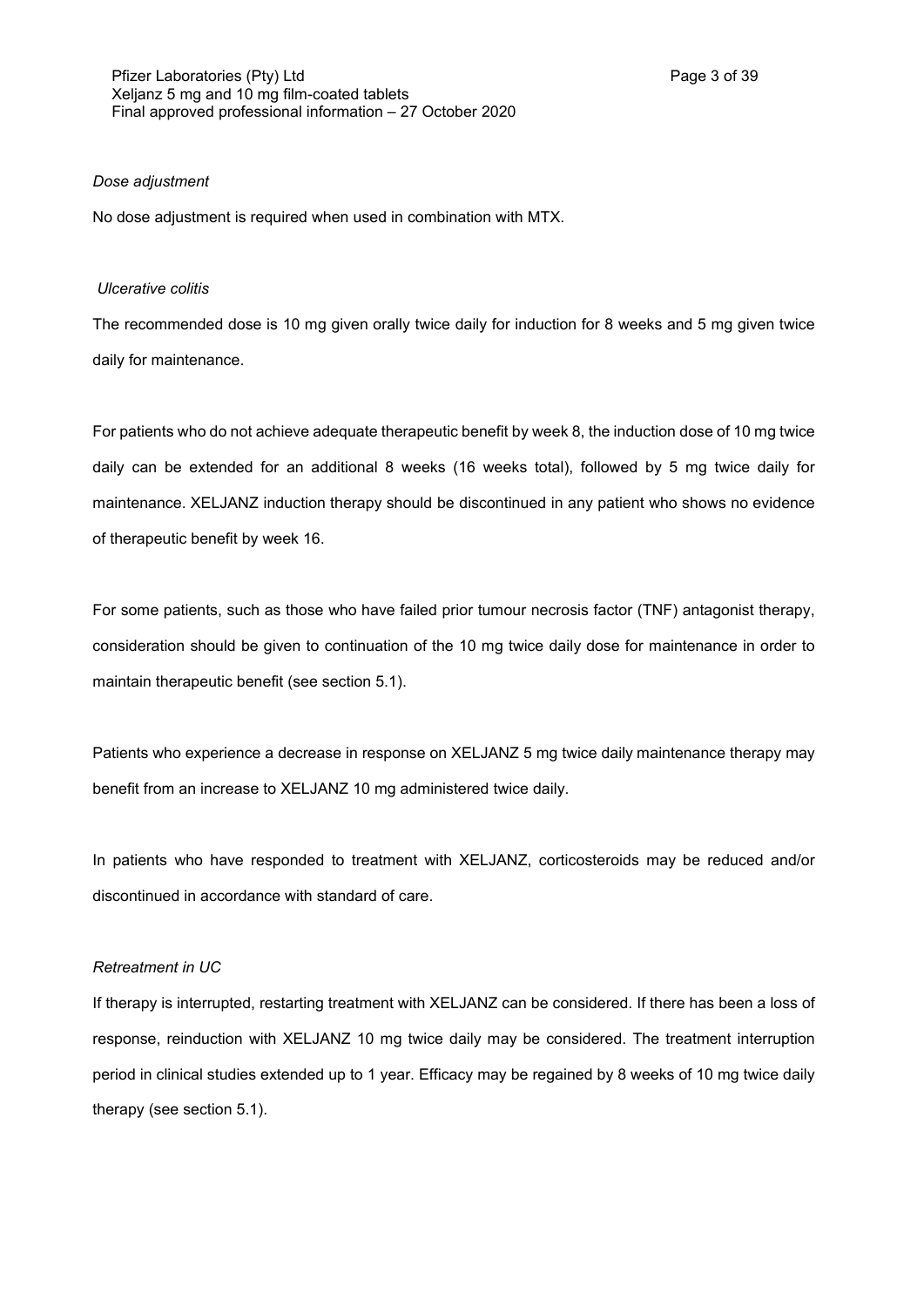# *Dose interruption and discontinuation*

XELJANZ treatment should be interrupted if a patient develops a serious infection until the infection is controlled.

Interruption of dosing may be needed for management of dose-related laboratory abnormalities including lymphopenia, neutropenia, and anaemia. As described in Tables 1, 2 and 3 below, recommendations for temporary dose interruption or permanent discontinuation of treatment are made according to the severity of laboratory abnormalities (see section 4.4).

It is recommended not to initiate dosing in patients with an absolute lymphocyte count (ALC) less than 750 cells/mm<sup>3</sup> .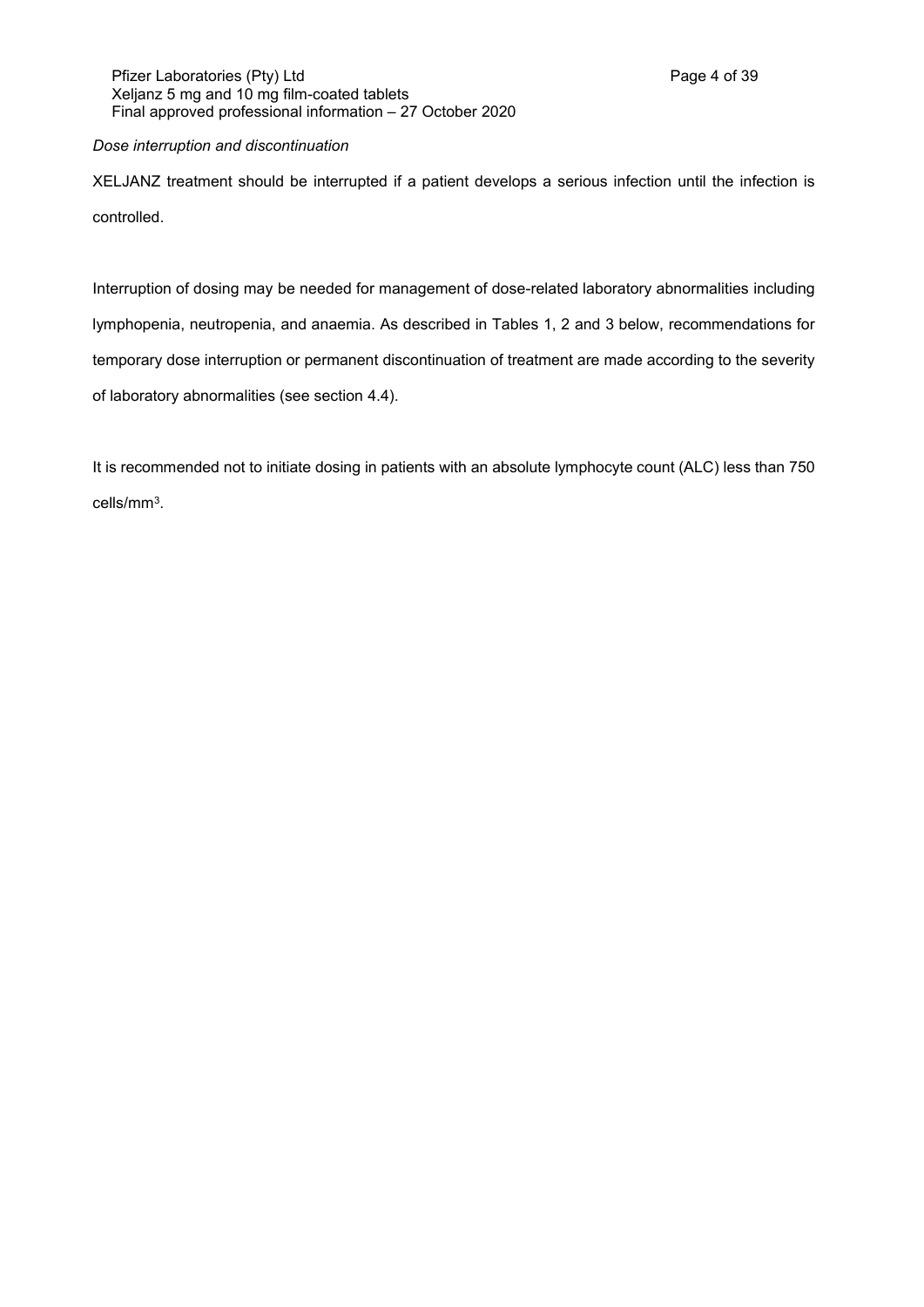Table 1: Low absolute lymphocyte count

| Low absolute lymphocyte count (ALC) (see section 4.4) |                                      |  |
|-------------------------------------------------------|--------------------------------------|--|
| Lab value                                             | Recommendation                       |  |
| (cells/mm <sup>3</sup> )                              |                                      |  |
| ALC greater than or equal                             | Dose should be maintained.           |  |
| to 750                                                |                                      |  |
| ALC 500 - 750                                         | For persistent (2 sequential values  |  |
|                                                       | in this range on routine testing)    |  |
|                                                       | decrease in this range, dosing       |  |
|                                                       | should be reduced or interrupted     |  |
|                                                       | until ALC is greater than 750.       |  |
|                                                       |                                      |  |
|                                                       | For patients receiving XELJANZ       |  |
|                                                       | 10 mg twice daily, dosing should be  |  |
|                                                       | reduced to XELJANZ 5 mg twice        |  |
|                                                       | daily.                               |  |
|                                                       |                                      |  |
|                                                       | For patients receiving XELJANZ       |  |
|                                                       | 5 mg twice daily, dosing should be   |  |
|                                                       | interrupted.                         |  |
|                                                       | When ALC is greater than 750,        |  |
|                                                       | treatment should be resumed as       |  |
|                                                       | clinically appropriate.              |  |
| ALC less than 500                                     | If lab value confirmed by repeat     |  |
|                                                       | testing within 7 days, dosing should |  |
|                                                       | be discontinued.                     |  |

It is recommended not to initiate dosing in patients with an absolute neutrophil count (ANC) less than 1 000 cells/mm $3$ .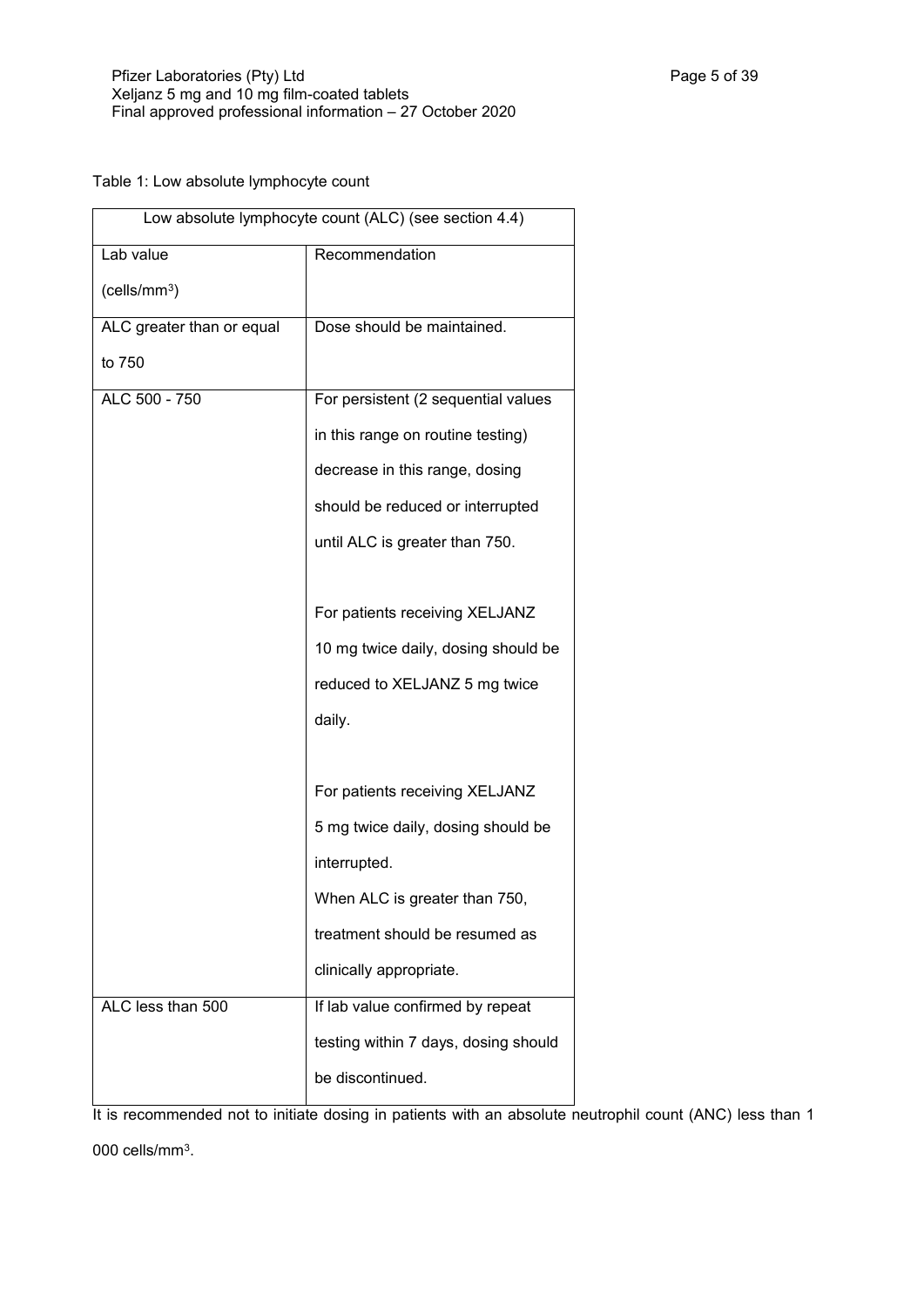# Table 2: Low absolute neutrophil count

| Low absolute neutrophil count (ANC) (see section 4.4) |                                      |  |
|-------------------------------------------------------|--------------------------------------|--|
| Lab value (cells/mm <sup>3</sup> )                    | Recommendation                       |  |
| ANC greater than 1 000                                | Dose should be maintained.           |  |
| $ANC 500 - 1000$                                      | For persistent (2 sequential values  |  |
|                                                       | in this range on routine testing)    |  |
|                                                       | decreases in this range, dosing      |  |
|                                                       | should be reduced or interrupted     |  |
|                                                       | until ANC is greater than            |  |
|                                                       | 1 000.                               |  |
|                                                       | For patients receiving XELJANZ       |  |
|                                                       | 10 mg twice daily, dosing should     |  |
|                                                       | be reduced to XELJANZ 5 mg           |  |
|                                                       | twice daily.                         |  |
|                                                       |                                      |  |
|                                                       | For patients receiving XELJANZ       |  |
|                                                       | 5 mg twice daily, dosing should be   |  |
|                                                       | interrupted.                         |  |
|                                                       |                                      |  |
|                                                       | When ANC is greater than 1 000,      |  |
|                                                       | treatment should be resumed as       |  |
|                                                       | clinically appropriate.              |  |
| ANC less than 500                                     | If lab value confirmed by repeat     |  |
|                                                       | testing within 7 days, dosing should |  |
|                                                       | be discontinued.                     |  |

It is recommended not to initiate dosing in patients with haemoglobin less than 9 g/dL.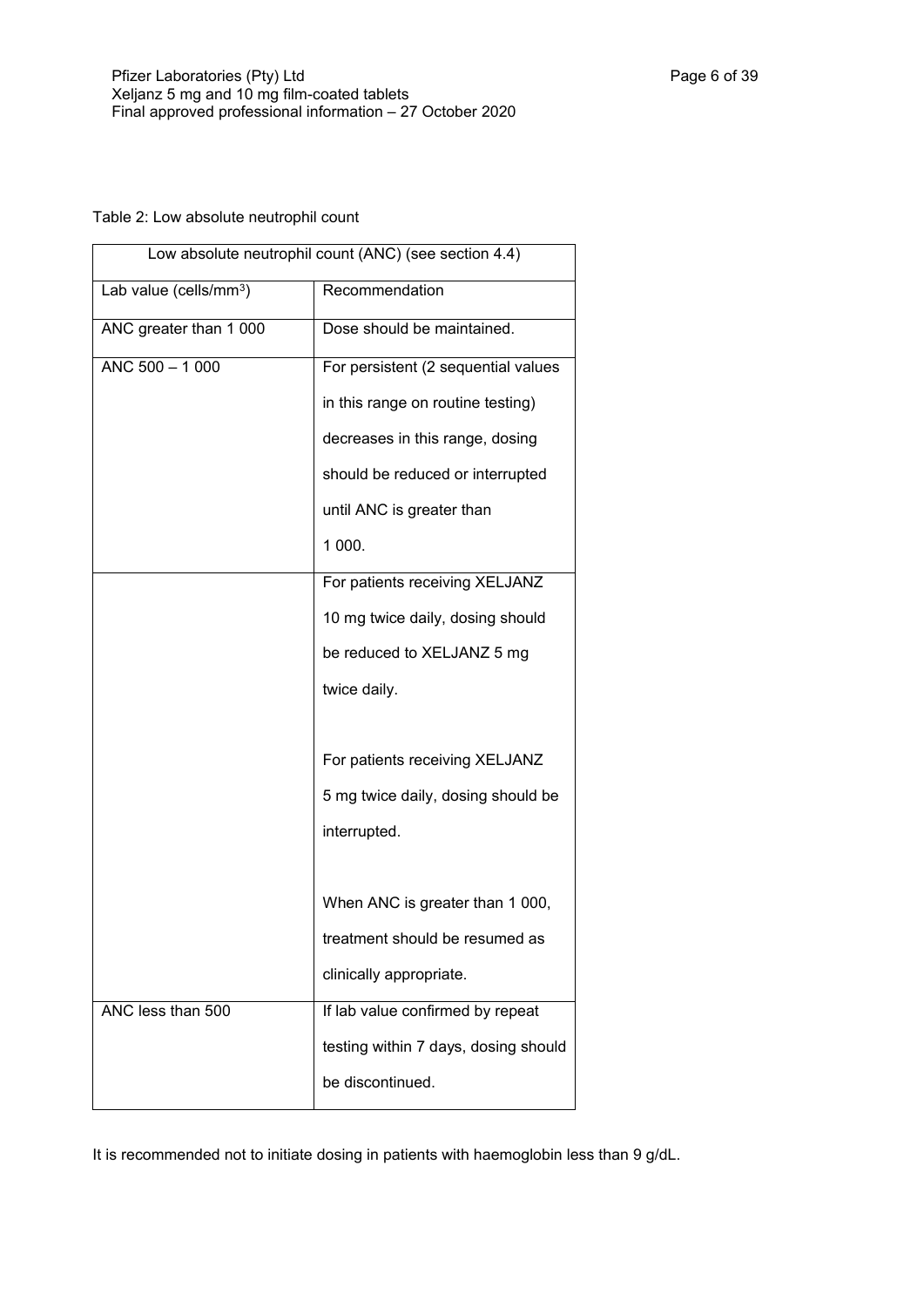# Table 3: Low haemoglobin value

| Low haemoglobin value (section 4.4) |                                    |  |
|-------------------------------------|------------------------------------|--|
|                                     |                                    |  |
| Lab value (g/dL)                    | Recommendation                     |  |
|                                     |                                    |  |
| Less than or equal to 2 g/dL        | Dose should be maintained.         |  |
| decrease and greater than or        |                                    |  |
| equal to 9,0 g/dL                   |                                    |  |
|                                     |                                    |  |
|                                     |                                    |  |
| Greater than 2 g/dL decrease        | Dosing should be interrupted until |  |
| or less than 8,0 $g/dL$             | haemoglobin values have            |  |
| (confirmed by repeat testing)       | normalised.                        |  |

# *Drug-drug interactions*

XELJANZ total daily dose should be reduced by half in patients receiving potent inhibitors of cytochrome P450 (CYP) 3A4 (e.g., ketoconazole) and in patients receiving 1 or more concomitant medicines that result in both moderate inhibition of CYP3A4 as well as potent inhibition of CYP2C19 (e.g., fluconazole) (see sections 4.4 and 4.5) as follows:

- XELJANZ dose should be reduced to 5 mg once daily in patients receiving 5 mg twice daily.
- XELJANZ dose should be reduced to 5 mg twice daily in patients receiving 10 mg twice daily.

## **Special populations**

## *Elderly*

No dose adjustment is required in patients aged 65 years and older. There are limited data in patients aged 75 years and older. A higher incidence and severity of adverse events in the elderly (> 65 yrs) is an important potential risk.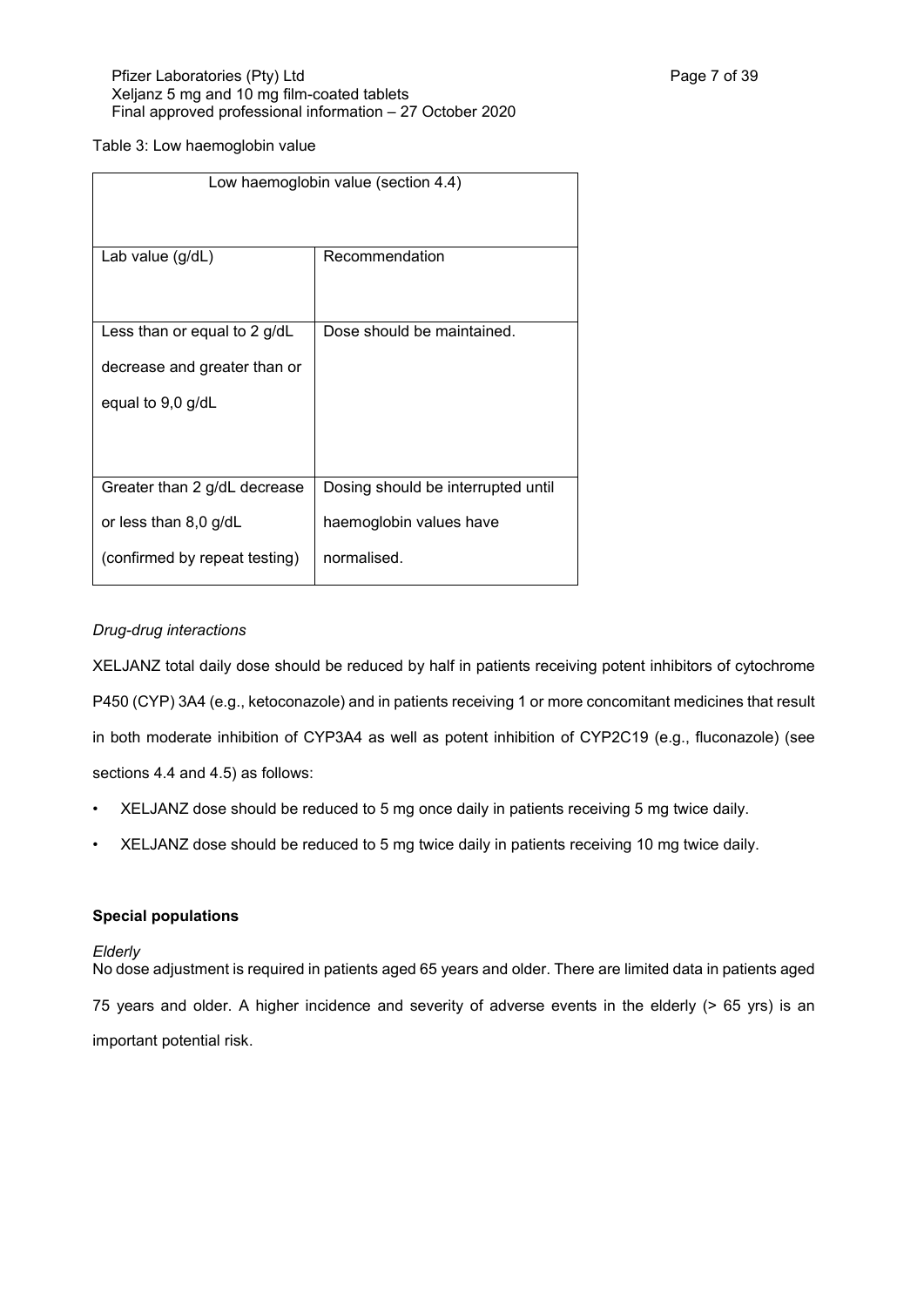## *Hepatic impairment*

Table 4: Dose adjustment for hepatic impairment

| -----      |                |                        |
|------------|----------------|------------------------|
| Hepatic    | Classification | Dose adjustment        |
| impairment |                |                        |
| Mild       | Child Pugh A   | No dose adjustment     |
|            |                | required.              |
| Moderate   | Child Pugh B   | Dose should be         |
|            |                | reduced to 5 mg once   |
|            |                | daily when the         |
|            |                | indicated dose in the  |
|            |                | presence of normal     |
|            |                | hepatic function is    |
|            |                | 5 mg twice daily.      |
|            |                |                        |
|            |                | Dose should be         |
|            |                | reduced to 5 mg twice  |
|            |                | daily when the         |
|            |                | indicated dose in the  |
|            |                | presence of normal     |
|            |                | hepatic function is    |
|            |                | 10 mg twice daily (see |
|            |                | section 5.2).          |
| Severe     | Child Pugh C   | XELJANZ should not     |
|            |                | be used in patients    |
|            |                | with severe hepatic    |
|            |                | impairment (see        |
|            |                | section 4.3).          |
|            |                |                        |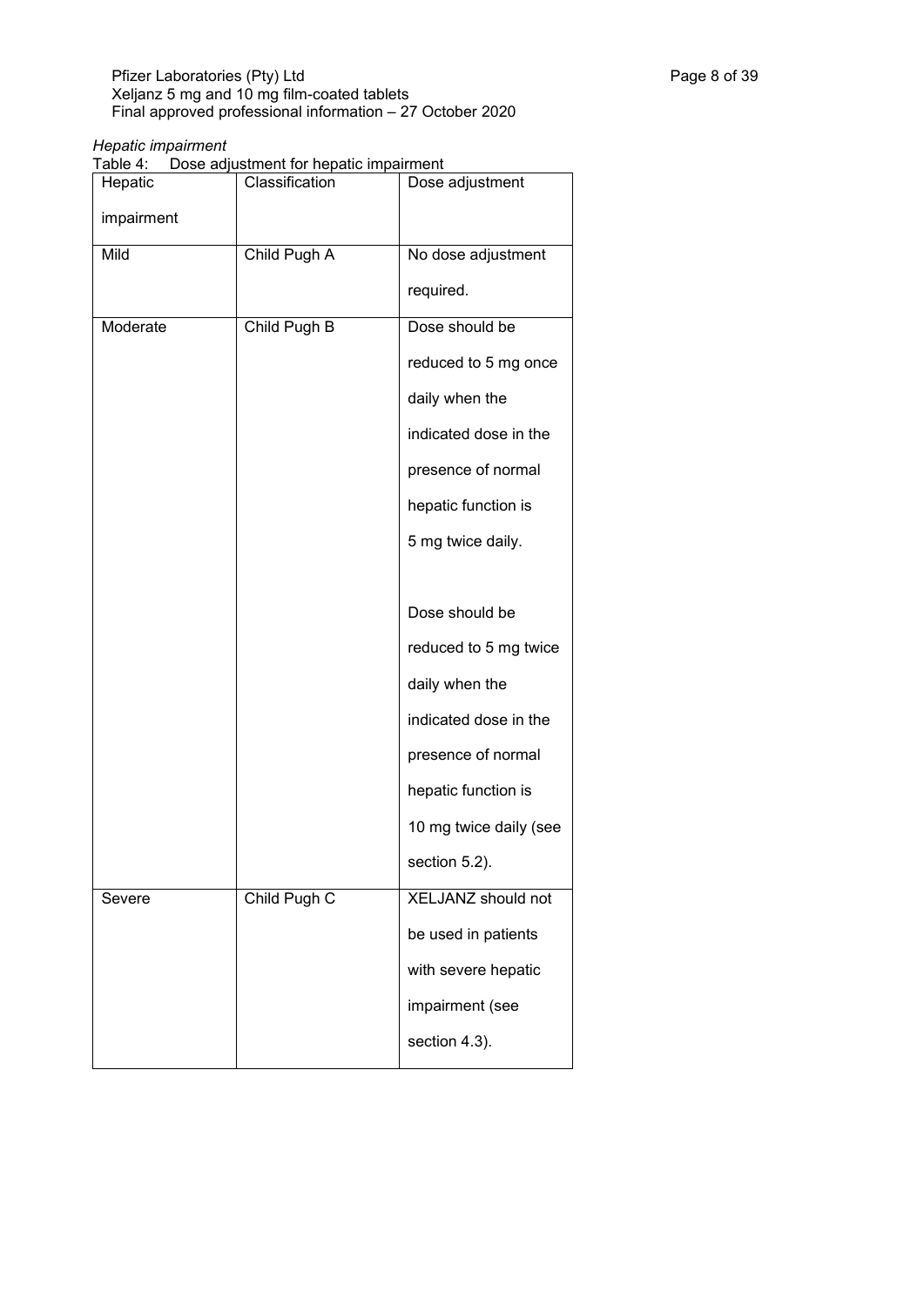## *Renal impairment*

Table 5: Dose adjustment for renal impairment

| Renal impairment | Creatinine clearance | Dose adjustment           |
|------------------|----------------------|---------------------------|
| Mild             | 50 - 80 mL/min       | No dose adjustment        |
|                  |                      | required.                 |
| Moderate         | 30 - 49 mL/min       | No dose adjustment        |
|                  |                      | required.                 |
| Severe           | $<$ 30 mL/min        | Dose should be reduced    |
|                  |                      | to 5 mg once daily when   |
|                  |                      | the indicated dose in the |
|                  |                      | presence of normal renal  |
|                  |                      | function is 5 mg twice    |
|                  |                      | daily.                    |
|                  |                      |                           |
|                  |                      | Dose should be reduced    |
|                  |                      | to 5 mg twice daily when  |
|                  |                      | the indicated dose in the |
|                  |                      | presence of normal renal  |
|                  |                      | function is 10 mg twice   |
|                  |                      | daily.                    |
|                  |                      |                           |
|                  |                      | Patients with severe      |
|                  |                      | renal impairment should   |
|                  |                      | remain on a reduced       |
|                  |                      | dose even after           |
|                  |                      | haemodialysis (see        |
|                  |                      | section 5.2).             |
|                  |                      |                           |

## **Paediatric population**

The safety and efficacy of XELJANZ in children aged 0 to less than 18 years have not been established.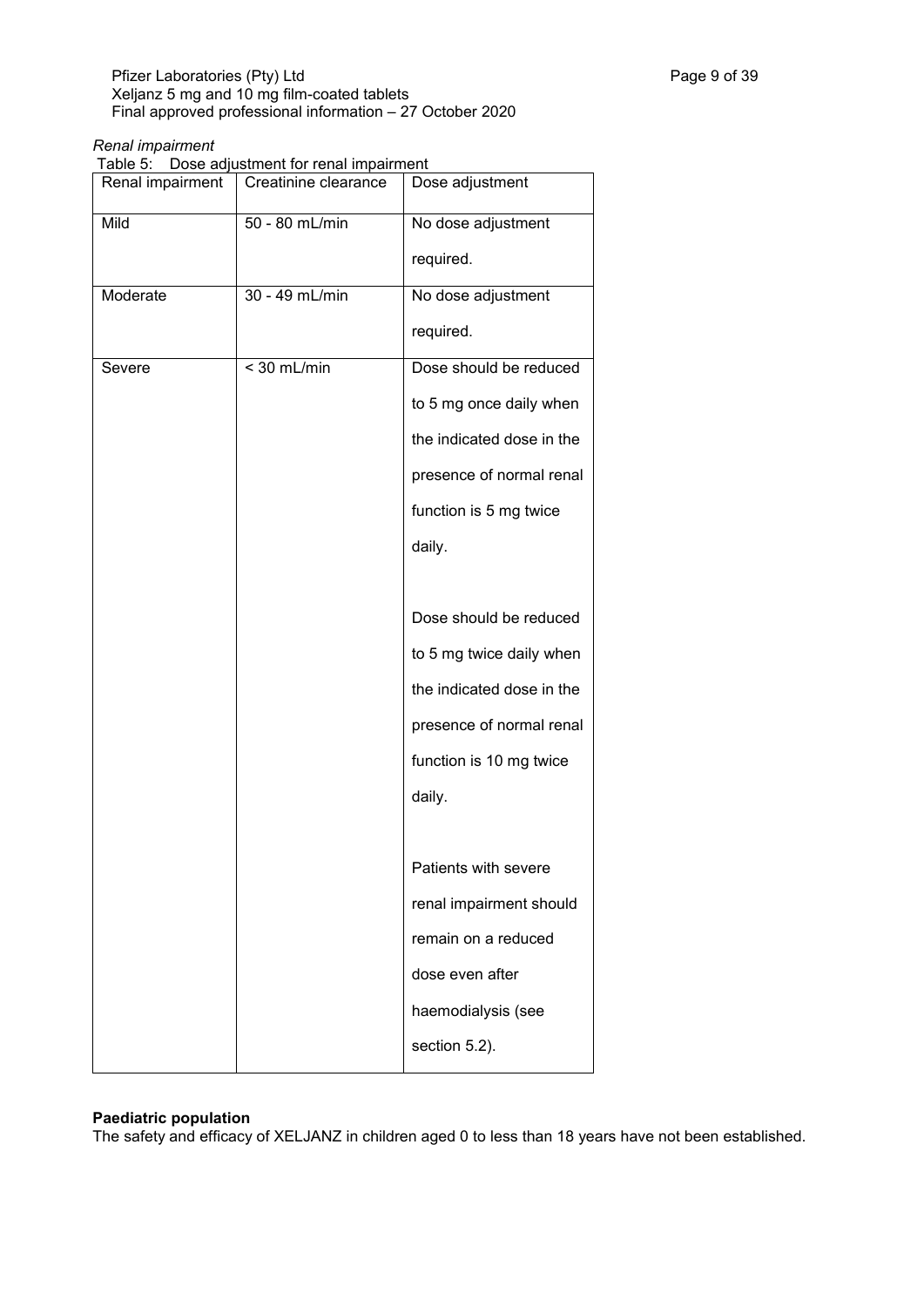Pfizer Laboratories (Pty) Ltd **Philosopheratories** (Pty) Ltd **Page 10 of 39** Xeljanz 5 mg and 10 mg film-coated tablets Final approved professional information – 27 October 2020

No data are available.

# **Method of administration**

XELJANZ is given orally with or without food.

For patients who have difficulties swallowing, XELJANZ tablets may be crushed and taken with water.

# **4.3 Contraindications**

- Hypersensitivity to the tofacitinib or to any of the excipients listed in section 6.1
- Untreated pulmonary

tuberculosis (active and latent) or untreated extra pulmonary tuberculosis, serious infections such as

sepsis, or opportunistic infections (see section 4.4)

- Severe hepatic impairment (see section 4.2)
- Pregnancy and lactation (see section 4.6)
- Patients with treatment naïve / experienced HIV infections

*XELJANZ 10 mg twice daily is contraindicated in patients who have one or more of the following conditions:*

- Use of combined hormonal contraceptives or hormone replacement therapy
- Heart failure
- Previous venous thromboembolism, either deep venous thromboembolism or pulmonary embolism
- Inherited coagulation disorder
- Malignancy
- Patients undergoing major surgery

## **4.4 Special warnings and precautions for use**

## *Combination with other therapies*

XELJANZ has not been studied and its use should be avoided in combination with biologics such as TNF antagonists, interleukin (IL)-1R antagonists, IL-6R antagonists, anti-CD20 monoclonal antibodies, IL-17 antagonists, IL-12/IL-23 antagonists, anti-integrins, selective co-stimulation modulators and potent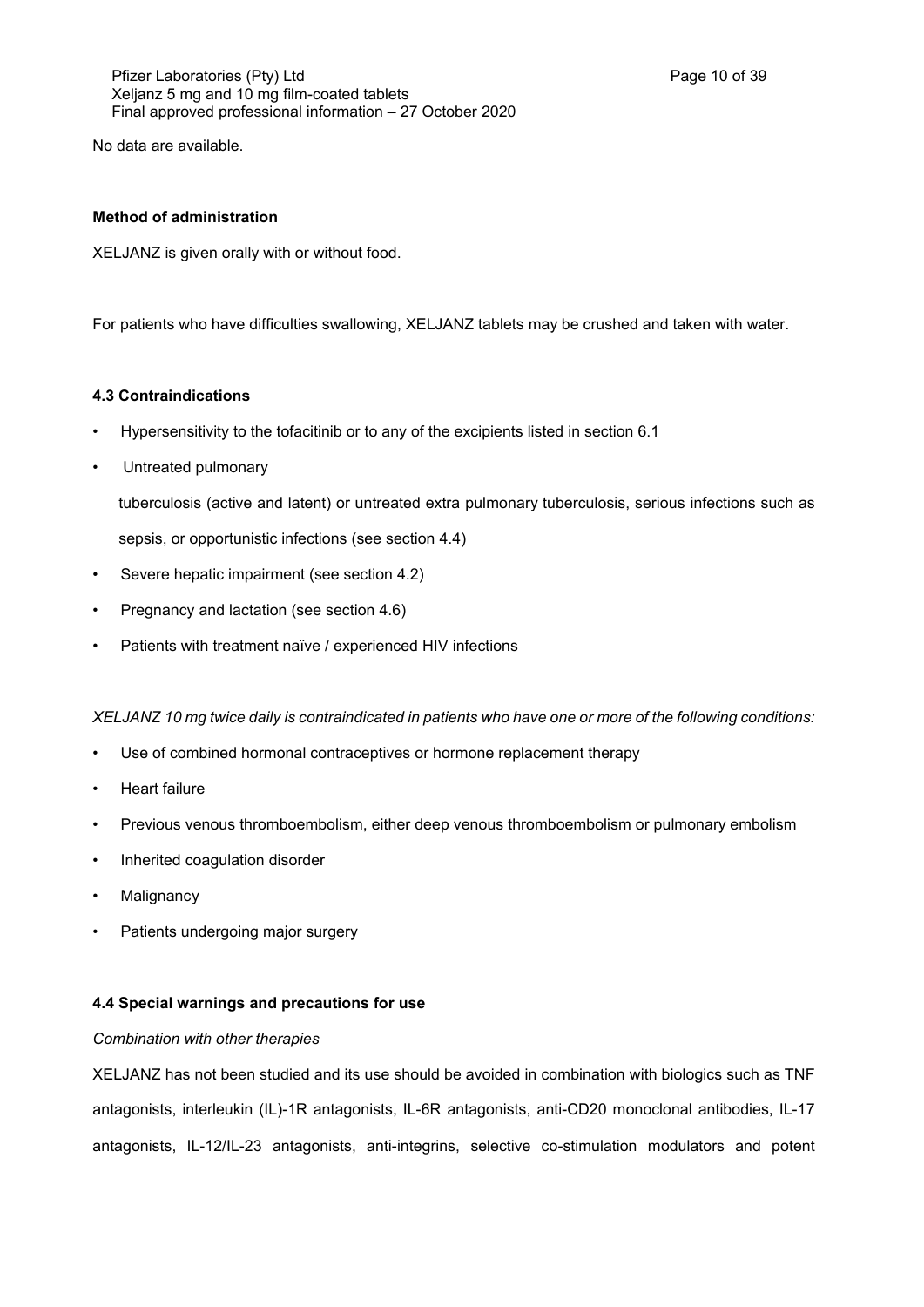## Pfizer Laboratories (Pty) Ltd **Philosopheratories** (Pty) Ltd **Page 11 of 39** Xeljanz 5 mg and 10 mg film-coated tablets Final approved professional information – 27 October 2020

immunosuppressants such as azathioprine, 6-mercaptopurine, ciclosporin and tacrolimus because of the possibility of increased immunosuppression and increased risk of infection.

There was a higher incidence of adverse events for the combination of XELJANZ with MTX versus XELJANZ as monotherapy in RA clinical studies.

The use of XELJANZ in combination with phosphodiesterase 4 inhibitors has not been studied in tofacitinib clinical studies.

## *Serious infections*

Serious and sometimes fatal infections due to bacterial, mycobacterial, invasive fungal, viral, or other opportunistic pathogens have been reported in patients receiving XELJANZ. Rheumatoid arthritis patients taking corticosteroids may be predisposed to infection.

XELJANZ should not be initiated in patients with active infections, including localised infections.

The risks and benefits of treatment should be considered prior to initiating XELJANZ in patients:

- with recurrent infections
- with a history of a serious or an opportunistic infection
- who have resided or travelled in areas of endemic mycoses
- who have underlying conditions that may predispose them to infection

Patients should be closely monitored for the development of signs and symptoms of infection during and after treatment with XELJANZ. Treatment should be interrupted if a patient develops a serious infection, an opportunistic infection, or sepsis. A patient who develops a new infection during treatment with XELJANZ should undergo prompt and complete diagnostic testing appropriate for an immunocompromised patient, appropriate antimicrobial therapy should be initiated, and the patient should be closely monitored.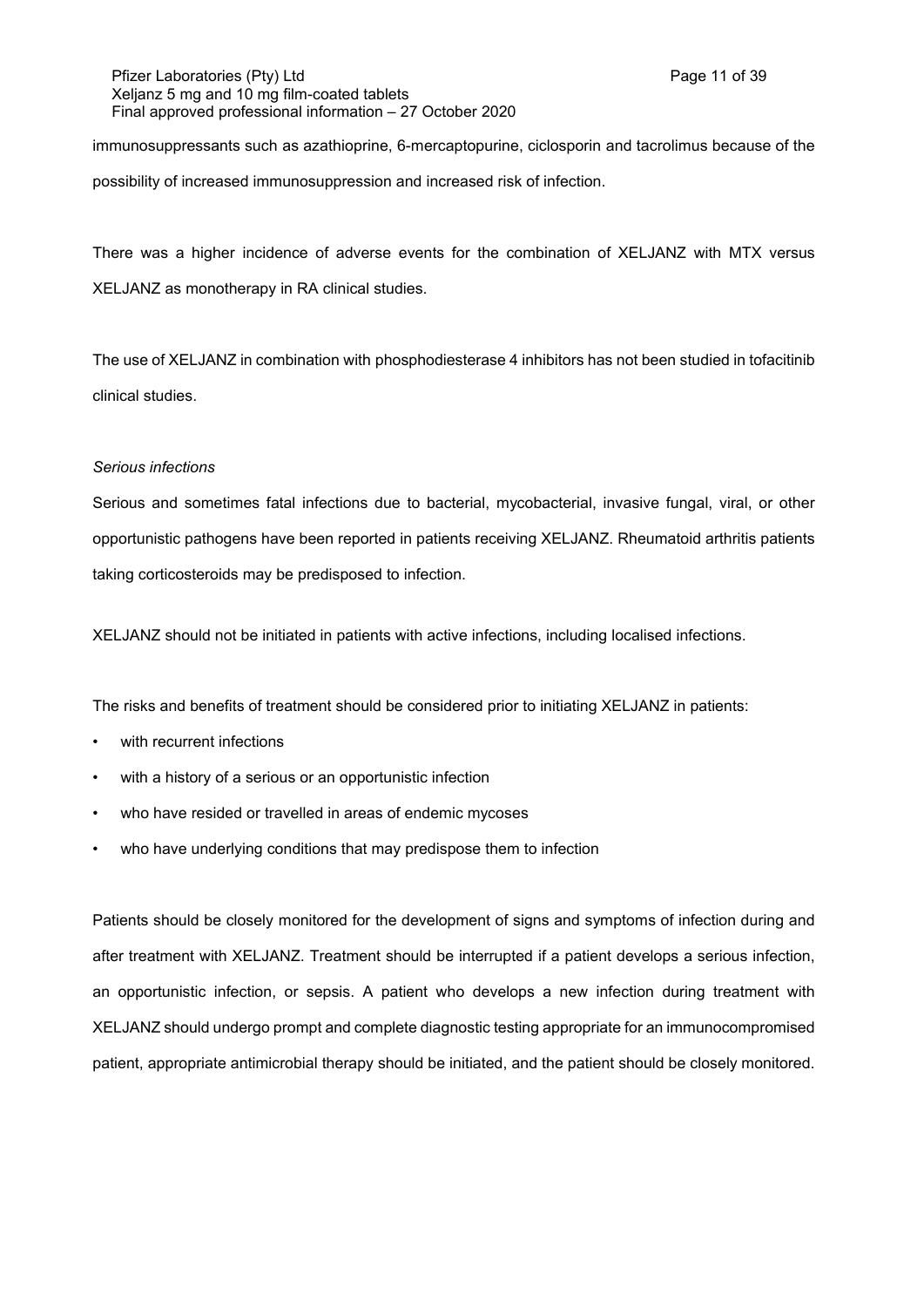Pfizer Laboratories (Pty) Ltd **Philosopheratories** (Pty) Ltd **Page 12 of 39** Xeljanz 5 mg and 10 mg film-coated tablets Final approved professional information – 27 October 2020

As there is a higher incidence of infections in the elderly and in the diabetic populations in general, caution should be used when treating the elderly and patients with diabetes (see section 4.8).

Risk of infection may be higher with increasing degrees of lymphopenia and consideration should be given to lymphocyte counts when assessing individual patient risk of infection. Discontinuation and monitoring criteria for lymphopenia are discussed in section 4.2.

### *Tuberculosis*

The risks and benefits of treatment should be considered prior to initiating XELJANZ in patients:

- who have been exposed to TB
- who have resided or travelled in areas of endemic TB

Patients should be evaluated and tested for latent or active infection prior to and per applicable guidelines during administration of XELJANZ.

Patients with latent TB, who test positive, should be treated with standard antimycobacterial therapy before administering XELJANZ.

Anti-tuberculosis therapy should also be considered prior to administration of XELJANZ in patients who test negative for TB but who have a past history of latent or active TB and where an adequate course of treatment cannot be confirmed; or those who test negative but who have risk factors for TB infection. Consultation with a healthcare professional with expertise in the treatment of TB is recommended to aid in the decision about whether initiating anti-tuberculosis therapy is appropriate for an individual patient. Patients should be closely monitored for the development of signs and symptoms of TB, including patients who tested negative for latent TB infection prior to initiating therapy.

## *Viral reactivation*

Viral reactivation and cases of herpes virus reactivation (e.g., herpes zoster) were observed in clinical studies with XELJANZ. In patients treated with XELJANZ, the incidence of herpes zoster appears to be increased in: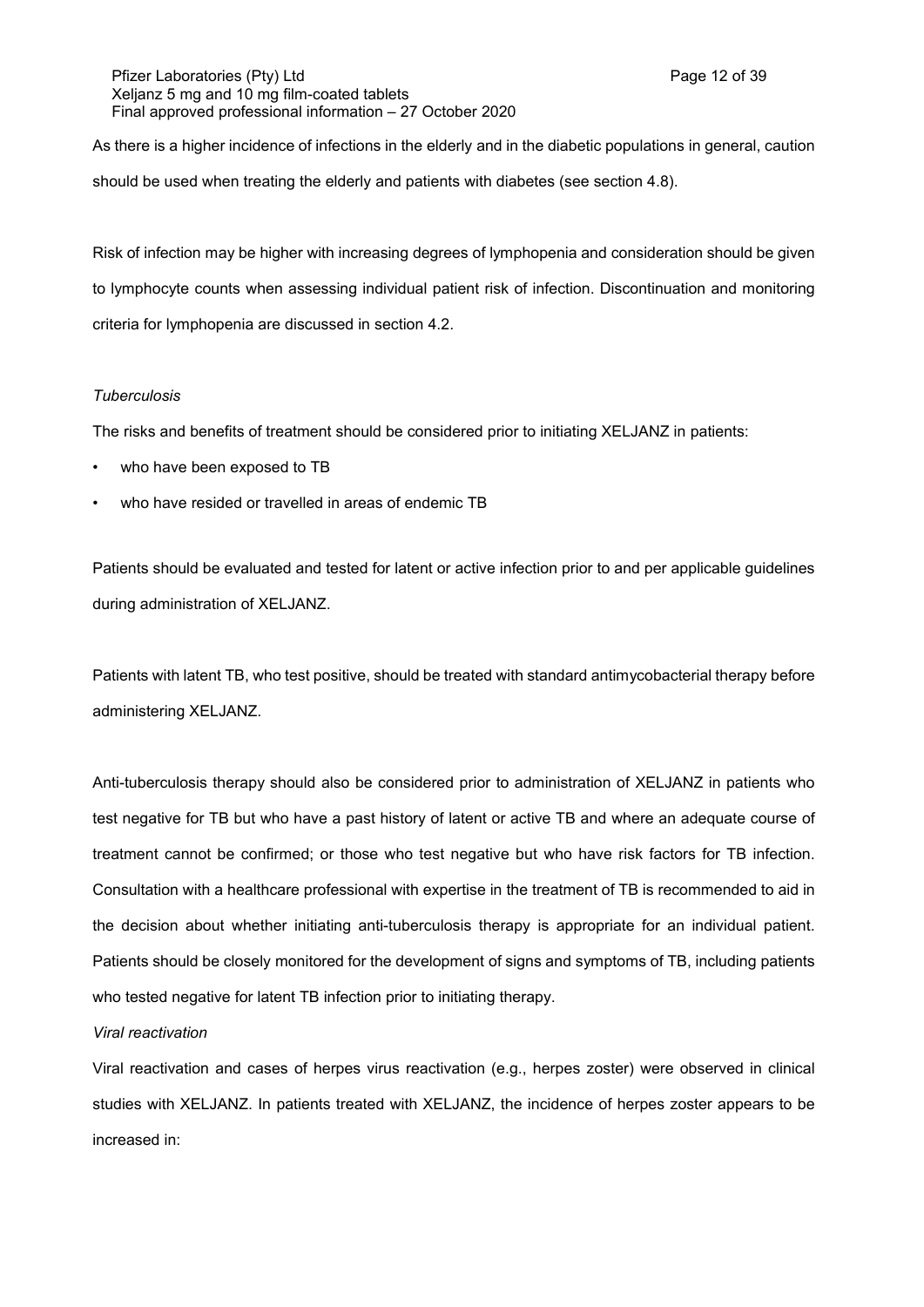- Patients with an ALC less than 1 000 cells/mm<sup>3</sup> (see section 4.2)
- Patients with long standing RA who have previously received two or more biological disease modifying antirheumatic drugs (DMARDs)
- Patients treated with 10 mg twice daily

The impact of XELJANZ on chronic viral hepatitis reactivation is unknown. Patients screened positive for hepatitis B or C were excluded from clinical trials. Screening for viral hepatitis should be performed in accordance with clinical guidelines before starting therapy with XELJANZ.

#### *Malignancy and lymphoproliferative disorder*

The risks and benefits of XELJANZ treatment should be considered prior to initiating therapy in patients with current or a history of malignancy other than a successfully treated non-melanoma skin cancer (NMSC) or when considering continuing XELJANZ in patients who develop a malignancy. The possibility exists for XELJANZ to affect host defences against malignancies.

Lymphomas have been observed in patients treated with XELJANZ. Patients with RA, particularly those with highly active disease may be at a higher risk (up to several-fold) than the general population for the development of lymphoma. The effect of XELJANZ on the development of lymphoma is uncertain.

Other malignancies were observed in clinical studies and the post-marketing setting, including, but not limited to, lung cancer, breast cancer, melanoma, prostate cancer, and pancreatic cancer.

The effect of XELJANZ on the development and course of malignancies is not known.

## *Non-melanoma skin cancer*

NMSCs have been reported in patients treated with XELJANZ. The risk of NMSC may be higher in patients treated with XELJANZ 10 mg twice daily than in patients treated with 5 mg twice daily. Periodic skin examination is recommended for patients who are at increased risk for skin cancer (see Table 6 in section 4.8).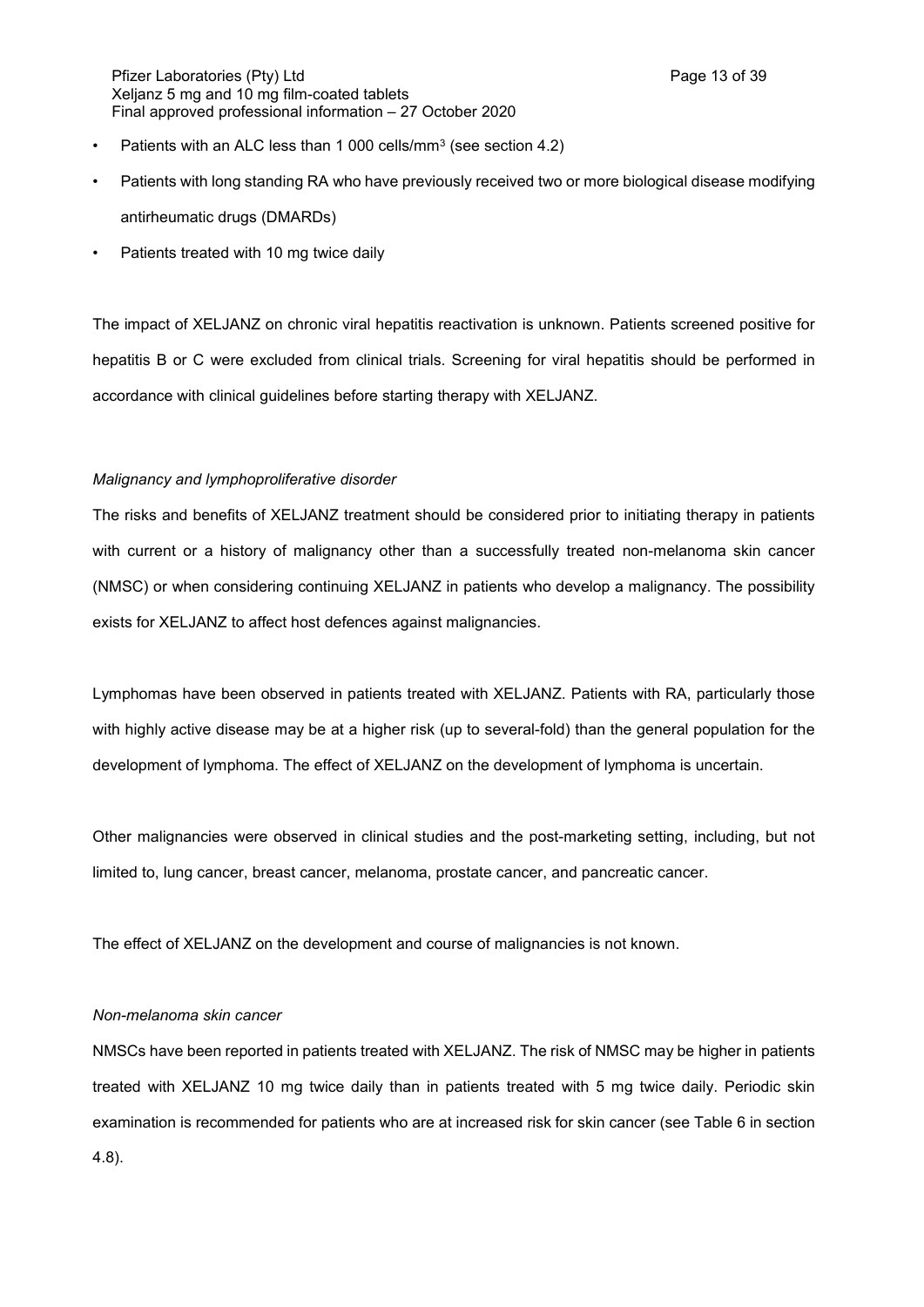#### *Pulmonary embolism*

Pulmonary embolism (PE) has been observed in patients taking XELJANZ in clinical trials and postmarketing reports. XELJANZ 10 mg twice daily is contraindicated in patients who are at high risk for pulmonary embolism (see also section 4.3). Additional risk factors that should be considered in determining the patient's risk for PE are older age, obesity, smoking status, and immobilisation.

#### *Interstitial lung disease*

Caution is also recommended in patients with a history of chronic lung disease as they may be more prone to infections. Events of interstitial lung disease (some of which had a fatal outcome) have been reported in patients treated with XELJANZ in RA clinical trials and in the post-marketing setting although the role of Janus kinase (JAK) inhibition in these events is not known.

## *Gastrointestinal perforations*

Events of gastrointestinal perforation have been reported in clinical trials although the role of JAK inhibition in these events is not known. XELJANZ should be used with caution in patients who may be at increased risk for gastrointestinal perforation (e.g., patients with a history of diverticulitis, patients with concomitant use of corticosteroids and/or nonsteroidal anti-inflammatory drugs). Patients presenting with new onset abdominal signs and symptoms should be evaluated promptly for early identification of gastrointestinal perforation.

#### *Cardiovascular risk*

RA and PsA patients have an increased risk for cardiovascular disorders. Patients treated with XELJANZ should have risk factors (e.g., hypertension, hyperlipidaemia) managed as part of usual standard of care.

#### *Liver enzymes*

Treatment with XELJANZ was associated with an increased incidence of liver enzyme elevation in some patients (see section 4.8 liver enzyme tests). Caution should be exercised when considering initiation of XELJANZ treatment in patients with elevated alanine aminotransferase (ALT) or aspartate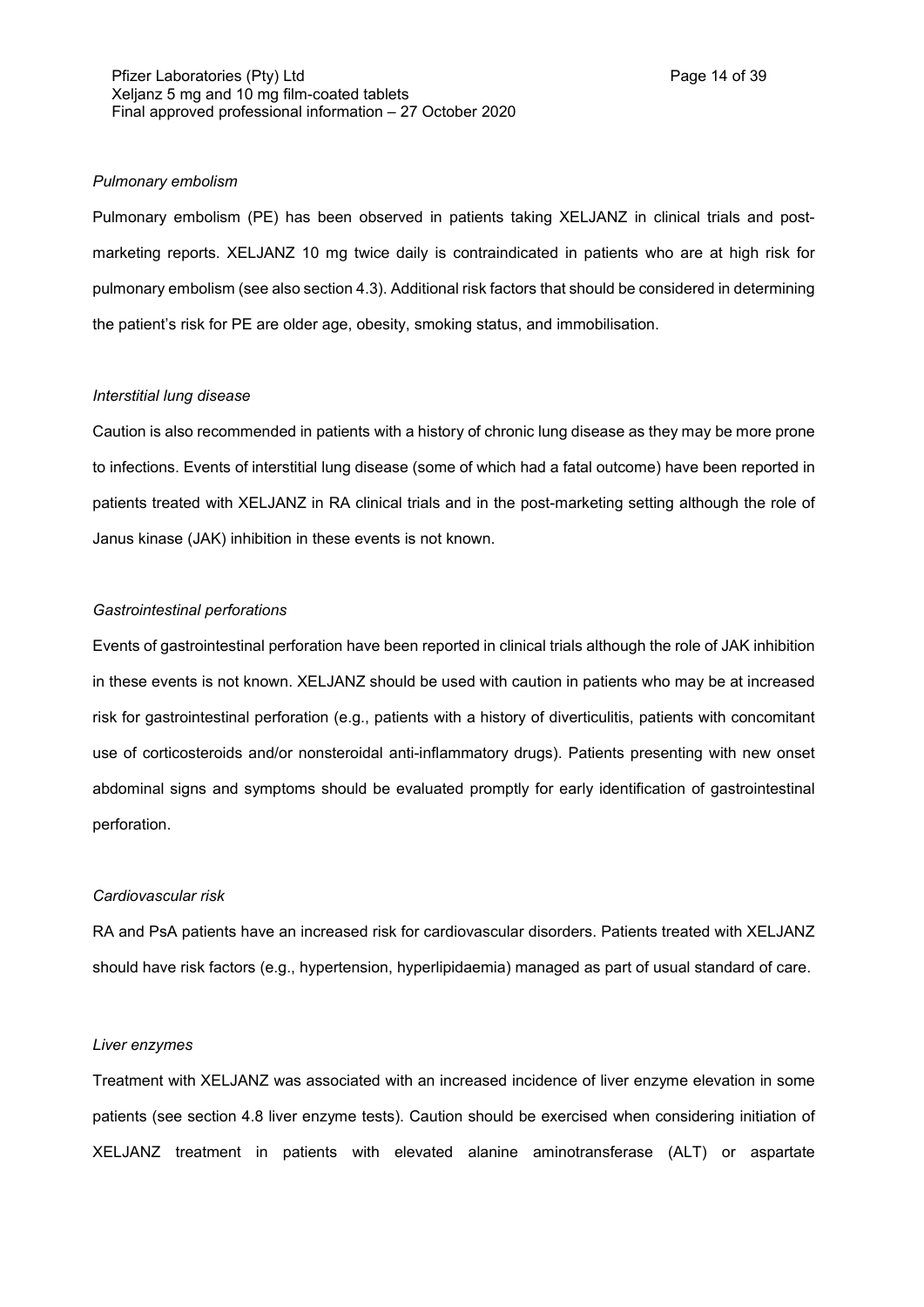aminotransferase (AST), particularly when initiated in combination with potentially hepatotoxic medicines such as MTX. Following initiation, routine monitoring of liver tests and prompt investigation of the causes of any observed liver enzyme elevations are recommended to identify potential cases of drug-induced liver injury. If drug-induced liver injury is suspected, the administration of XELJANZ should be interrupted until this diagnosis has been excluded.

#### *Hypersensitivity*

In post-marketing experience, cases of medicine hypersensitivity associated with XELJANZ administration have been reported. Allergic reactions included angioedema and urticaria; serious reactions have occurred. If any serious allergic or anaphylactic reaction occurs, XELJANZ should be discontinued immediately.

#### *Laboratory parameters*

## *Lymphocytes*

Treatment with XELJANZ was associated with an increased incidence of lymphopenia compared to placebo. Lymphocyte counts less than 750 cells/mm<sup>3</sup> were associated with an increased incidence of serious infections. It is not recommended to initiate or continue XELJANZ treatment in patients with a confirmed lymphocyte count less than 750 cells/mm<sup>3</sup>. Lymphocytes should be monitored at baseline and every 3 months thereafter. For recommended modifications based on lymphocyte counts, see section 4.2.

### *Neutrophils*

Treatment with XELJANZ was associated with an increased incidence of neutropenia (less than 2 000 cells/mm<sup>3</sup>) compared to placebo. It is not recommended to initiate XELJANZ treatment in patients with an ANC less than 1 000 cells/mm $^3$ . ANC should be monitored at baseline and after 4 to 8 weeks of treatment and every 3 months thereafter. For recommended modifications based on ANC, see section 4.2.

#### *Haemoglobin*

Treatment with XELJANZ has been associated with decreases in haemoglobin levels. It is not recommended to initiate XELJANZ treatment in patients with a haemoglobin value less than 9 g/dL.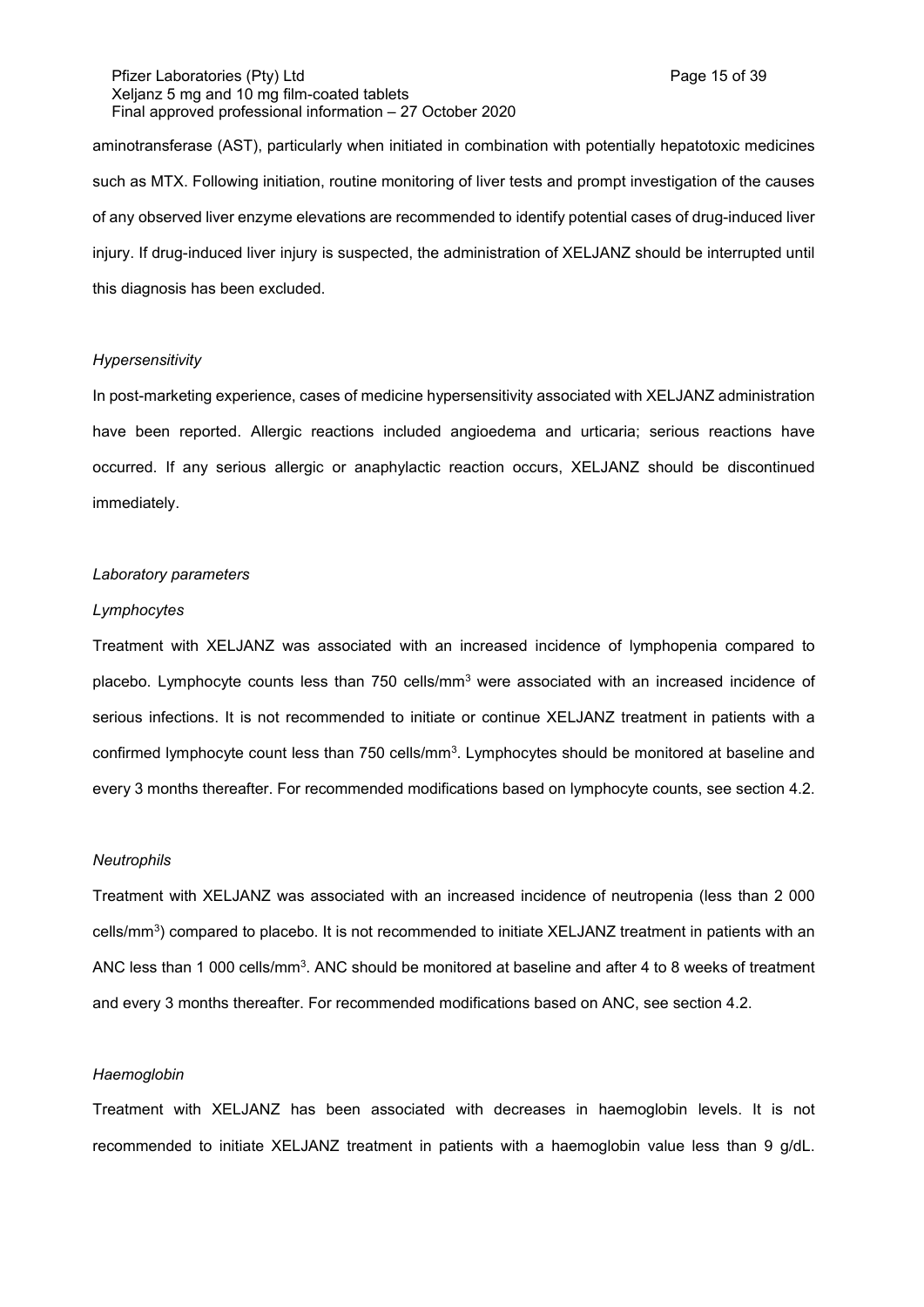Pfizer Laboratories (Pty) Ltd **Philosopheratories** (Pty) Ltd **Page 16 of 39** Xeljanz 5 mg and 10 mg film-coated tablets Final approved professional information – 27 October 2020

Haemoglobin should be monitored at baseline and after 4 to 8 weeks of treatment and every 3 months thereafter. For recommended modifications based on haemoglobin level, see section 4.2.

## *Lipid monitoring*

Treatment with XELJANZ was associated with increases in lipid parameters such as total cholesterol, lowdensity lipoprotein (LDL) cholesterol, and high-density lipoprotein (HDL) cholesterol. Maximum effects were generally observed within 6 weeks. Assessment of lipid parameters should be performed after 8 weeks following initiation of XELJANZ therapy. Patients should be managed according to clinical guidelines for the management of hyperlipidaemia. Increases in total and LDL cholesterol associated with XELJANZ may be decreased to pre-treatment levels with statin therapy.

### *Vaccinations*

Prior to initiating XELJANZ, it is recommended that all patients be brought up to date with all immunisations in agreement with current immunisation guidelines. It is recommended that live vaccines not be given concurrently with XELJANZ. The decision to use live vaccines prior to XELJANZ treatment should take into account the pre-existing immunosuppression in a given patient.

Prophylactic zoster vaccination should be considered in accordance with vaccination guidelines. Particular consideration should be given to patients with longstanding RA who have previously received two or more biological DMARDs. If live zoster vaccine is administered, it should only be administered to patients with a known history of chickenpox or those that are seropositive for varicella zoster virus (VZV). If the history of chickenpox is considered doubtful or unreliable it is recommended to test for antibodies against VZV.

Vaccination with live vaccines should occur at least 2 weeks but preferably 4 weeks prior to initiation of XELJANZ or in accordance with current vaccination guidelines regarding immunomodulatory medicines. No data are available on the secondary transmission of infection by live vaccines to patients receiving XELJANZ.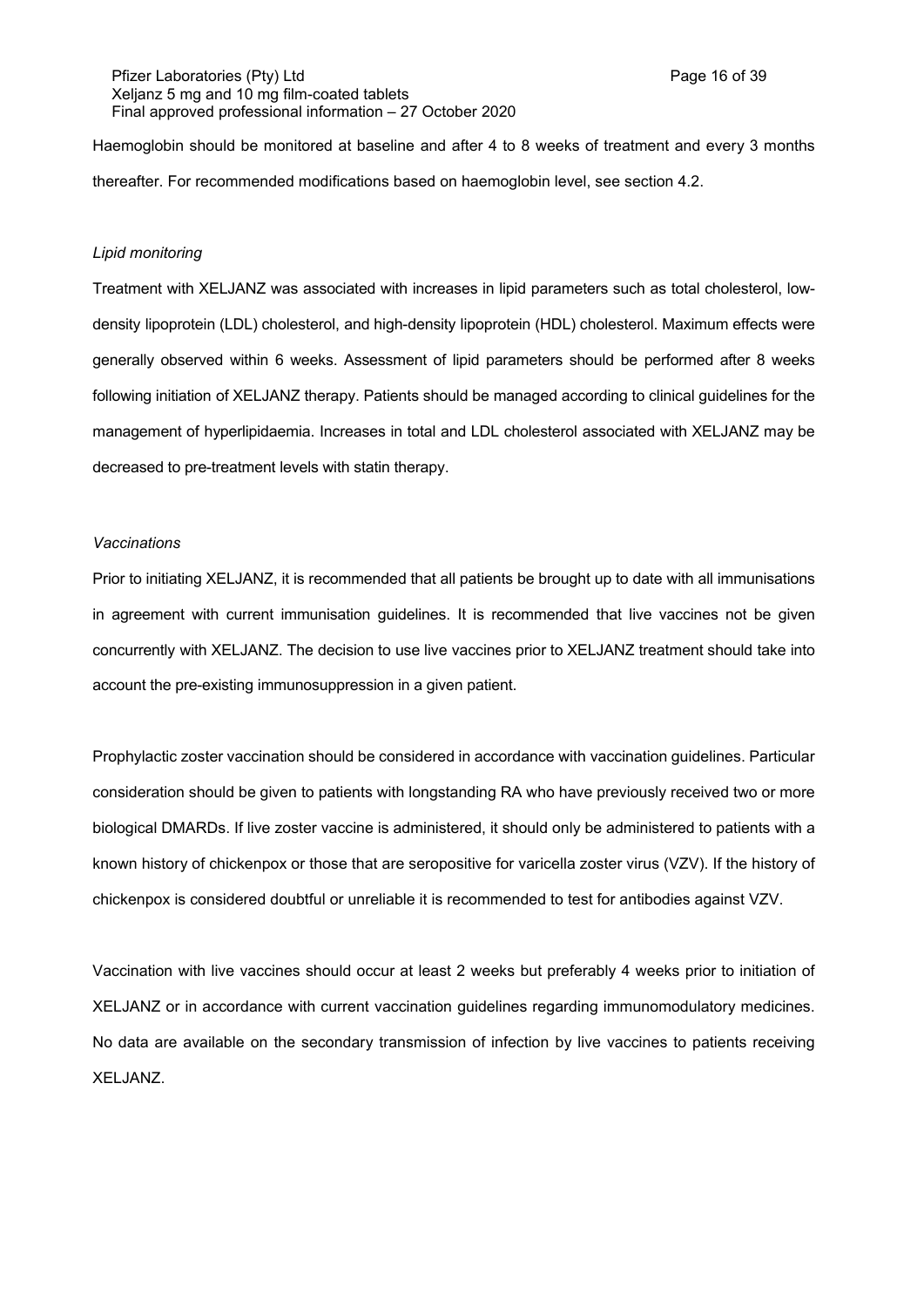#### **Excipients with known effect**

XELJANZ contains lactose.

Patients with hereditary conditions of galactose intolerance e.g. galactosaemia, Lapp lactase deficiency or glucose-galactose malabsorption should not take XELJANZ. XELJANZ may have an effect on the glycaemic control of patients with diabetes mellitus.

#### **4.5 Interaction with other medicinal products and other forms of interaction**

## *Potential for other medicines to influence the pharmacokinetics (PK) of tofacitinib.*

Since tofacitinib is metabolised by CYP3A4, interaction with medicines that inhibit or induce CYP3A4 is likely. Tofacitinib exposure is increased when co-administered with potent inhibitors of CYP3A4 (e.g., ketoconazole) or when administration of one or more concomitant medicines results in both moderate inhibition of CYP3A4 and potent inhibition of CYP2C19 (e.g., fluconazole) (see section 4.2).

Tofacitinib exposure is decreased when co-administered with potent CYP inducers (e.g., rifampicin). Inhibitors of CYP2C19 alone or P-glycoprotein are unlikely to significantly alter the PK of XELJANZ.

Co-administration with ketoconazole (strong CYP3A4 inhibitor), fluconazole (moderate CYP3A4 and potent CYP2C19 inhibitor), tacrolimus (mild CYP3A4 inhibitor) and ciclosporin (moderate CYP3A4 inhibitor) increased tofacitinib AUC, while rifampicin (potent CYP inducer) decreased tofacitinib AUC. Coadministration of tofacitinib with potent CYP inducers (e.g., rifampicin) may result in a loss of or reduced clinical response (see Figure 1). Co-administration of potent inducers of CYP3A4 with tofacitinib is not recommended. Co-administration with ketoconazole and fluconazole increased tofacitinib Cmax, while tacrolimus, ciclosporin and rifampicin decreased tofacitinib Cmax. Concomitant administration with MTX 15 – 25 mg once weekly had no effect on the PK of tofacitinib in RA patients (see Figure 1).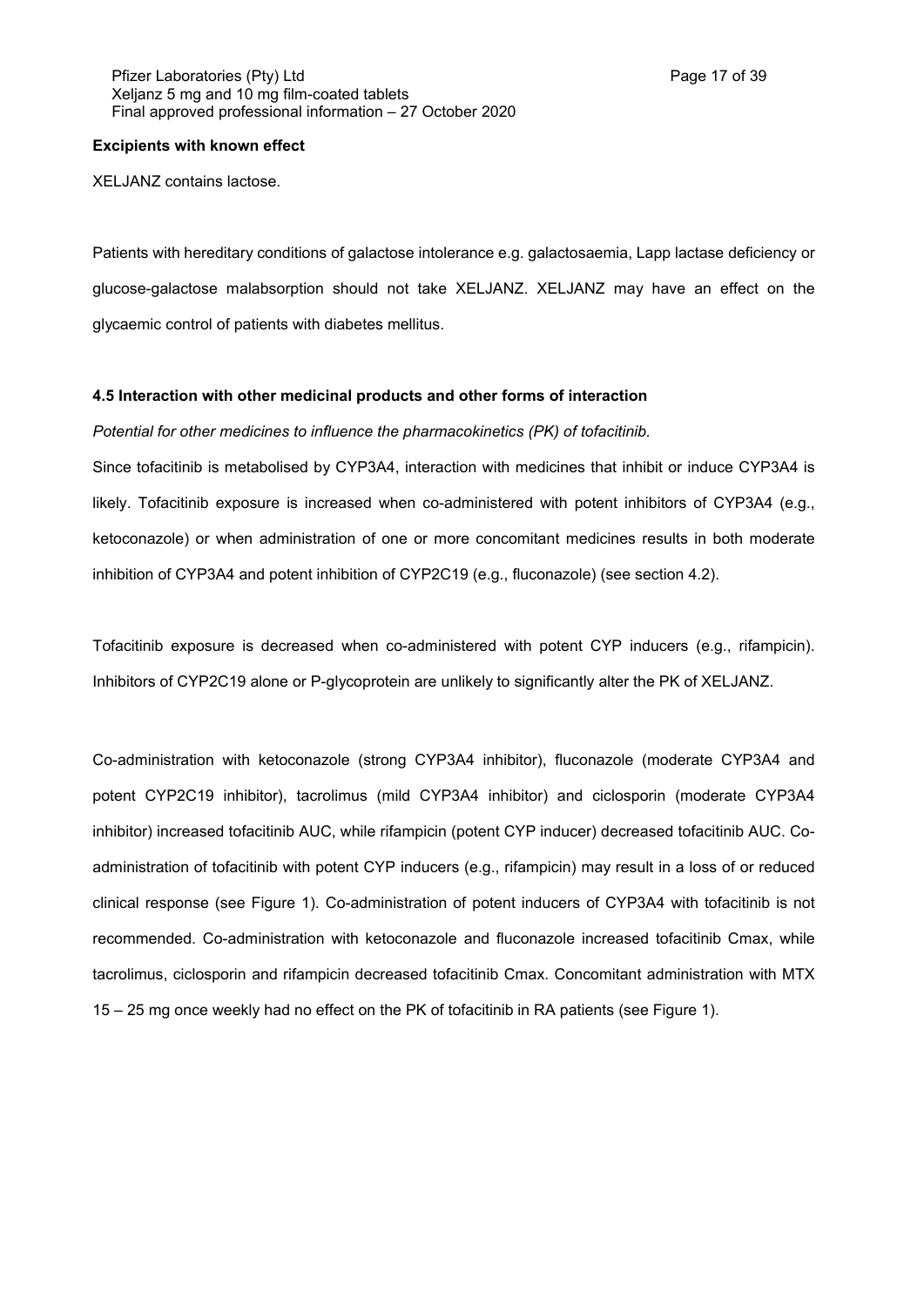Figure 1. Impact of other medicines on PK of tofacitinib.



Note: Reference group is administration of tofacitinib alone.

a XELJANZ dose should be reduced to 5 mg twice daily in patients receiving 10 mg twice daily. XELJANZ dose should be reduced to 5 mg once daily in patients receiving 5 mg twice daily (see section 4.2).

## *Potential for* t*ofacitinib to influence the PK of other medicine*

Co-administration of tofacitinib did not have an effect on the PK of oral contraceptives, levonorgestrel and ethinyl estradiol, in healthy female volunteers.

In RA patients, co-administration of tofacitinib with MTX 15 - 25 mg once weekly decreased the AUC and Cmax of MTX by 10 % and

13 %, respectively. The extent of decrease in MTX exposure does not warrant modifications to the individualised dosing of MTX.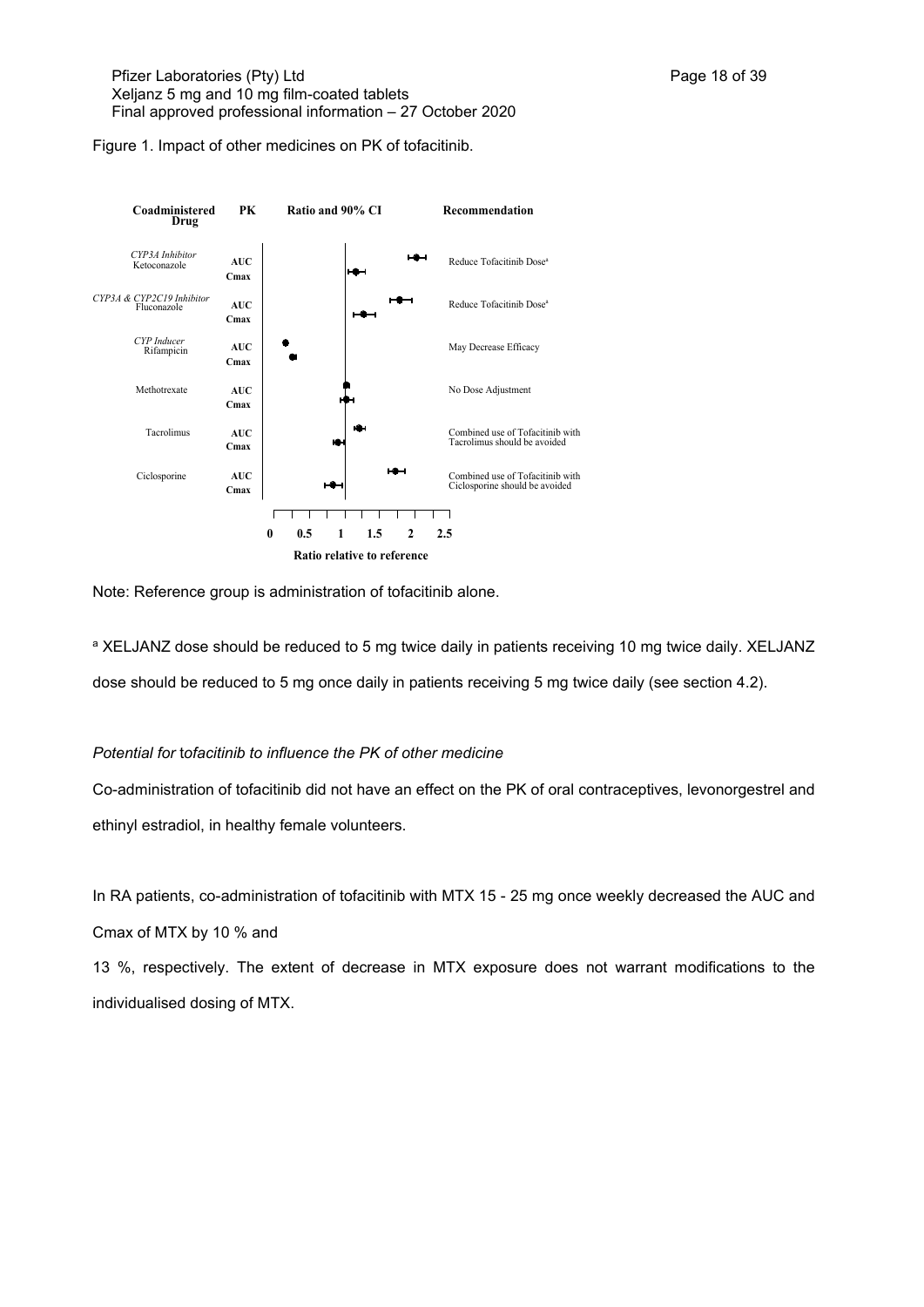Pfizer Laboratories (Pty) Ltd **Philosopheratories** (Pty) Ltd **Page 19 of 39** Xeljanz 5 mg and 10 mg film-coated tablets Final approved professional information – 27 October 2020

## **4.6 Fertility, pregnancy and lactation**

#### **Women of childbearing potential/contraception in females**

Women of childbearing potential should be advised to use effective contraception during treatment with

XELJANZ and for at least 4 weeks after the last dose.

## **Pregnancy**

There are no adequate and well-controlled studies on the use of XELJANZ in pregnant women. XELJANZ has been shown to be teratogenic in rats and rabbits, and to affect parturition and peri/postnatal development (see section 5.3).

As a precautionary measure, the use of XELJANZ during pregnancy is contraindicated (see section 4.3).

## **Breastfeeding**

It is not known whether XELJANZ is secreted in human milk. A risk to the breastfed child cannot be excluded. XELJANZ was secreted in the milk of lactating rats (see section 5.3). As a precautionary measure, the use of XELJANZ during breastfeeding is contraindicated (see section 4.3).

## **Fertility**

Formal studies of the potential effect on human fertility have not been conducted. XELJANZ impaired female fertility but not male fertility in rats (see section 5.3).

## **4.7 Effects on ability to drive and use machines**

XELJANZ has no or negligible influence on the ability to drive and use machines.

### **4.8 Undesirable effects**

*Summary of the safety profile*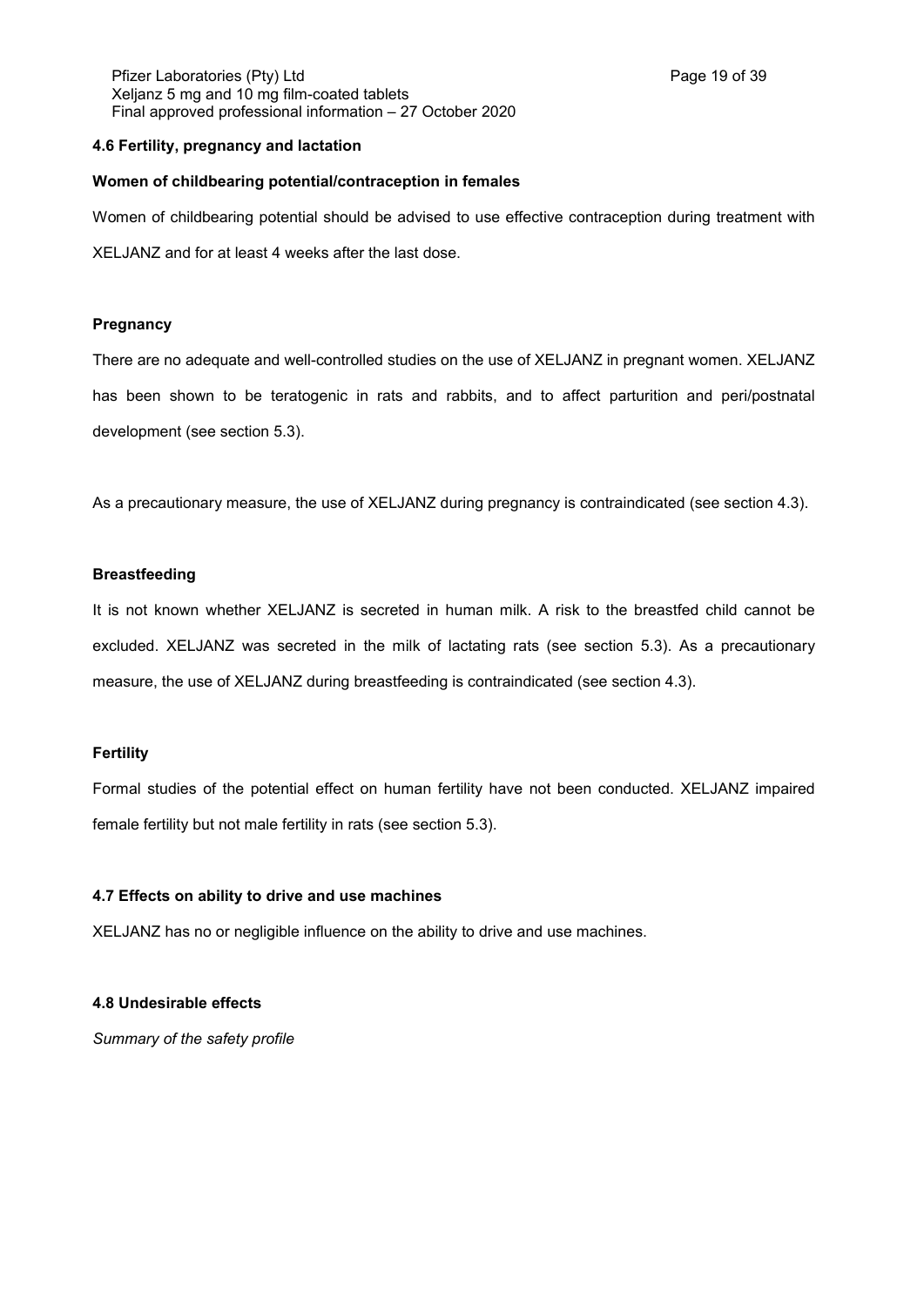Pfizer Laboratories (Pty) Ltd **Philosopheratories** (Pty) Ltd **Page 20 of 39** Xeljanz 5 mg and 10 mg film-coated tablets Final approved professional information – 27 October 2020

## *Rheumatoid arthritis*

The most common serious adverse reactions were serious infections (see section 4.4). The most common serious infections reported with XELJANZ were pneumonia, cellulitis, herpes zoster, urinary tract infection, diverticulitis, and appendicitis. Among opportunistic infections, TB and other mycobacterial infections, cryptococcus, histoplasmosis, oesophageal candidiasis, multidermatomal herpes zoster, cytomegalovirus, BK virus infections and listeriosis were reported with XELJANZ. Some patients have presented with disseminated rather than localised disease. Other serious infections that were not reported in clinical studies may also occur (e.g., coccidioidomycosis).

The most commonly reported adverse reactions during the first 3 months in controlled clinical trials were headache, upper respiratory tract infections, nasopharyngitis, diarrhoea, nausea and hypertension (see Tabulated list of adverse reactions).

The proportion of patients who discontinued treatment due to adverse reactions during first 3 months of the double-blind, placebo or MTX controlled studies was 3,8 % for patients taking XELJANZ. The most common infections resulting in discontinuation of therapy were herpes zoster and pneumonia*.*

### *Psoriatic arthritis*

Overall, the safety profile observed in patients with active PsA treated with XELJANZ was consistent with the safety profile observed in patients with RA treated with XELJANZ.

#### *Ulcerative colitis*

The most commonly reported adverse reactions in patients receiving XELJANZ 10 mg twice daily in the induction studies were headache, nasopharyngitis, nausea, and arthralgia.

In the induction and maintenance studies, across XELJANZ and placebo treatment groups, the most common categories of serious adverse reactions were gastrointestinal disorders and infections, and the most common serious adverse reaction was worsening of UC.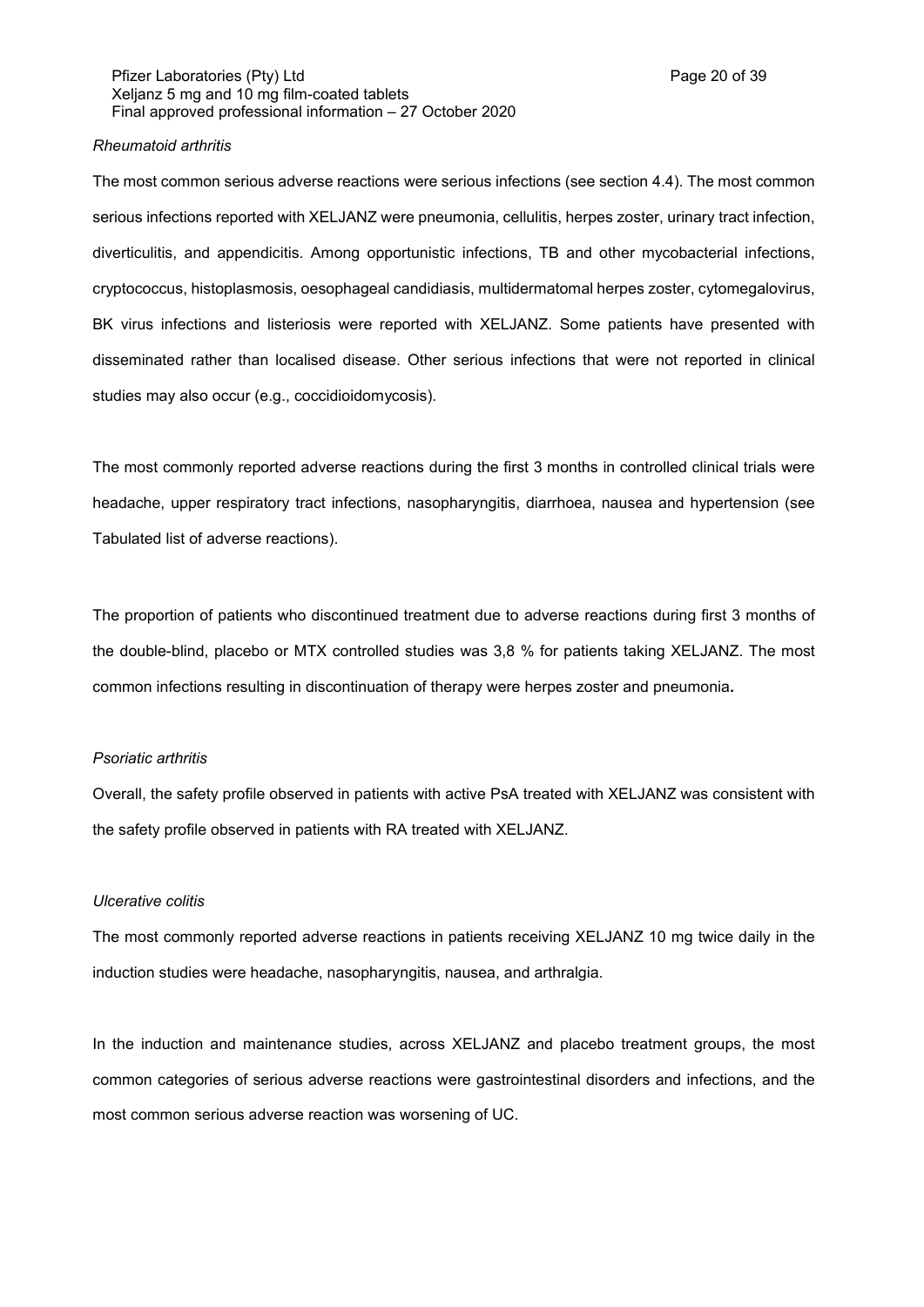Pfizer Laboratories (Pty) Ltd **Philosopheratories** (Pty) Ltd **Page 21 of 39** Xeljanz 5 mg and 10 mg film-coated tablets Final approved professional information – 27 October 2020

Overall, the safety profile observed in patients with UC treated with XELJANZ was consistent with the safety profile of XELJANZ in the RA indication.

## *Tabulated list of adverse reactions*

The ADRs listed in the table below are from clinical studies in patients with RA, PsA, and UC and are presented by System Organ Class (SOC) and frequency categories, defined using the following convention: very common ( $\geq 1/10$ ), common ( $\geq 1/100$  to < 1/10), uncommon ( $\geq 1/1$  000 to < 1/100), rare ( $\geq$ 1/10 000 to < 1/1 000), very rare (< 1/10 000), or not known (cannot be estimated from the available data). Within each frequency grouping, adverse reactions are presented in order of decreasing seriousness.

| System organ class | Frequency | Side effect             |
|--------------------|-----------|-------------------------|
| Infections and     | Common    | Pneumonia               |
| infestations       |           | influenza               |
|                    |           | herpes zoster           |
|                    |           | urinary tract infection |
|                    |           | sinusitis               |
|                    |           | bronchitis              |
|                    |           | nasopharyngitis         |
|                    |           | pharyngitis             |
|                    | Uncommon  | Tuberculosis            |
|                    |           | diverticulitis          |
|                    |           | pyelonephritis          |
|                    |           | cellulitis              |
|                    |           | herpes simplex          |
|                    |           | viral gastroenteritis   |
|                    |           | viral infection         |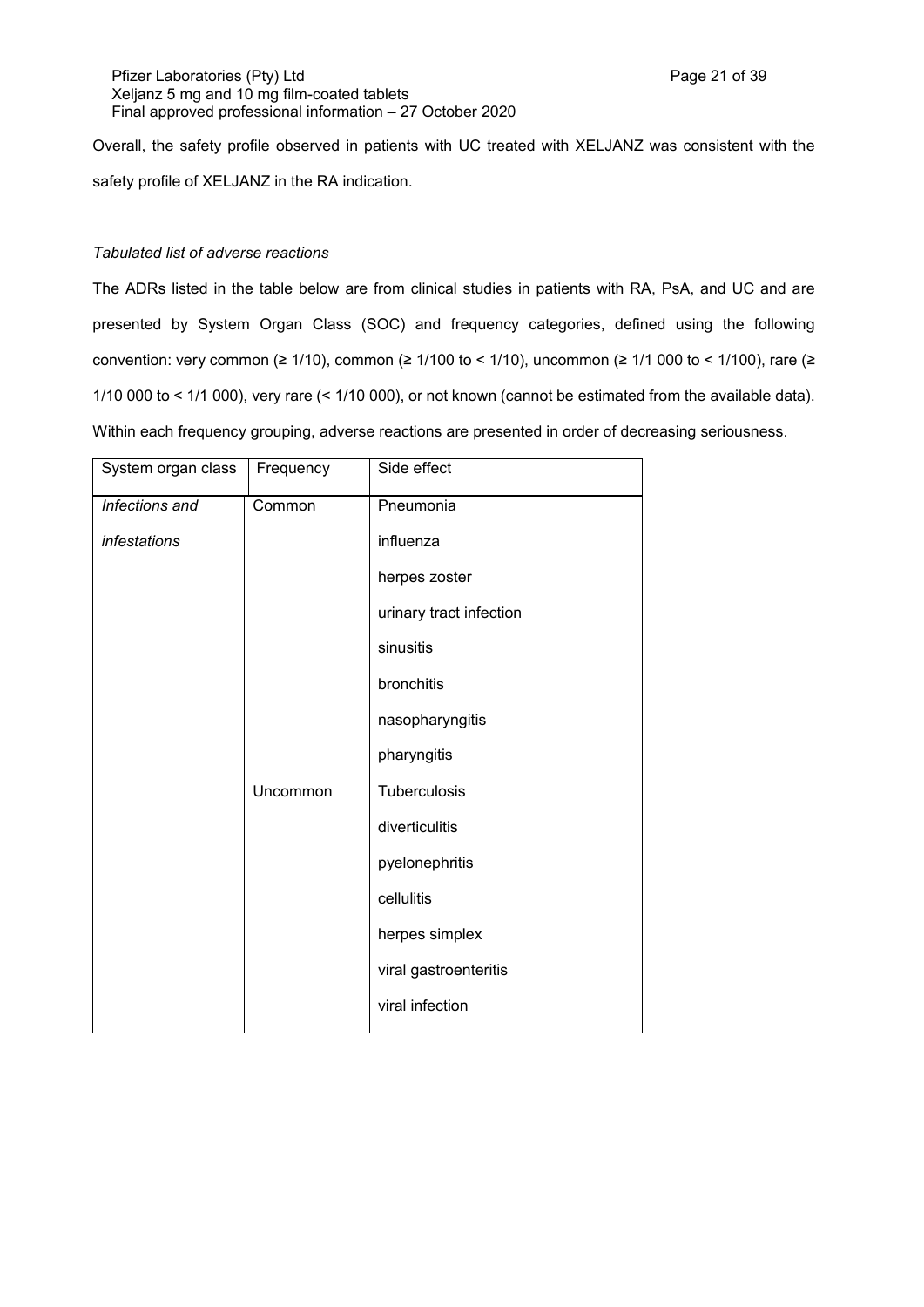|                   | Rare      | Sepsis                           |
|-------------------|-----------|----------------------------------|
|                   |           | urosepsis                        |
|                   |           | disseminated TB                  |
|                   |           | necrotizing fasciitis            |
|                   |           | bacteraemia                      |
|                   |           | staphylococcal bacteraemia       |
|                   |           | Pneumocystis jirovecii           |
|                   |           | pneumonia                        |
|                   |           | pneumococcal pneumonia           |
|                   |           | bacterial pneumonia              |
|                   |           | encephalitis                     |
|                   |           | atypical mycobacterial infection |
|                   |           | cytomegalovirus infection        |
|                   |           | bacterial arthritis              |
|                   | Very rare | Tuberculosis of central nervous  |
|                   |           | system                           |
|                   |           | cryptococcal meningitis          |
|                   |           | Mycobacterium avium complex      |
|                   |           | infection                        |
| Neoplasms benign  | Uncommon  | Non-melanoma skin cancers        |
| and malignant and |           |                                  |
| unspecified       |           |                                  |
| (including cysts  |           |                                  |
| and polyps)       |           |                                  |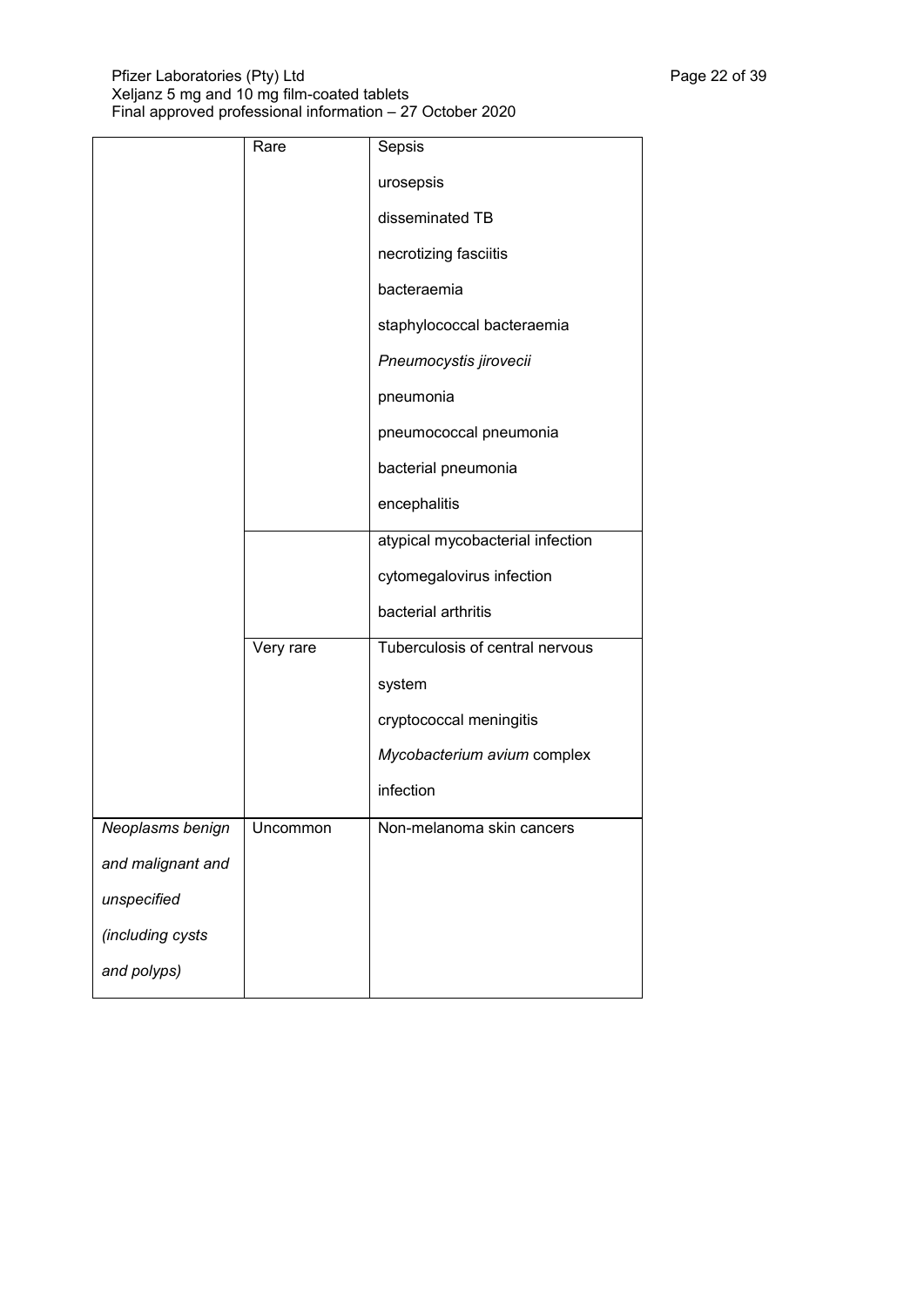## Pfizer Laboratories (Pty) Ltd Page 23 of 39 Xeljanz 5 mg and 10 mg film-coated tablets Final approved professional information – 27 October 2020

| <b>Blood and</b>    | Common    | Anaemia                |
|---------------------|-----------|------------------------|
| lymphatic system    | Uncommon  | Leukopenia             |
| disorders           |           | lymphopenia            |
|                     |           | neutropenia            |
|                     |           |                        |
| Immune system       | Not known | Drug hypersensitivity* |
| disorders           |           | angioedema*            |
|                     |           | urticaria*             |
| Metabolism and      | Uncommon  | Dyslipidaemia          |
| nutrition disorders |           | hyperlipidaemia        |
|                     |           | dehydration            |
| Psychiatric         | Uncommon  | Insomnia               |
| disorders           |           |                        |
| Nervous system      | Common    | Headache               |
| disorders           | Uncommon  | Paraesthesia           |
| Vascular disorders  | Common    | Hypertension           |
| Respiratory,        | Common    | Cough                  |
| thoracic and        | Uncommon  | Dyspnoea               |
| mediastinal         |           | sinus congestion       |
| disorders           |           |                        |
| Gastrointestinal    | Common    | Abdominal pain         |
| disorders           |           | vomiting               |
|                     |           | diarrhoea              |
|                     |           | nausea                 |
|                     |           | gastritis              |
|                     |           | dyspepsia              |
| Hepato-biliary      | Uncommon  | Hepatic steatosis      |
| disorders           |           |                        |
|                     | Common    | Rash                   |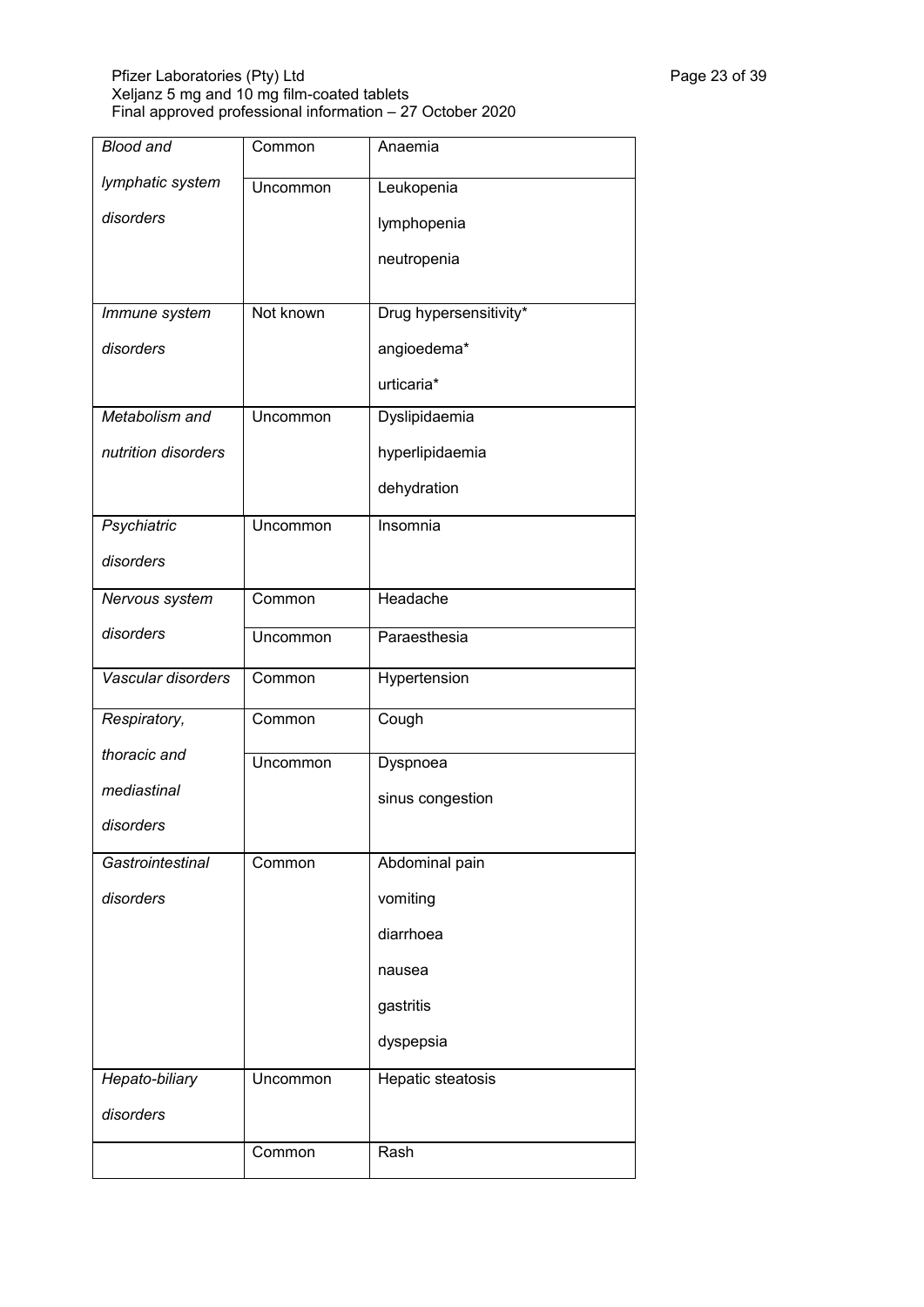## Pfizer Laboratories (Pty) Ltd Page 24 of 39 Xeljanz 5 mg and 10 mg film-coated tablets Final approved professional information – 27 October 2020

| Skin and           | Uncommon | Erythema                          |
|--------------------|----------|-----------------------------------|
| subcutaneous       |          | pruritus                          |
| tissue disorders   |          |                                   |
| Musculoskeletal    | Common   | Arthralgia                        |
| and connective     | Uncommon | Musculoskeletal pain              |
| tissue disorders   |          | joint swelling                    |
|                    |          | tendonitis                        |
| General disorders  | Common   | Pyrexia                           |
| and administration |          | peripheral oedema                 |
| site conditions    |          | fatigue                           |
| Investigations     | Common   | Increased blood creatine          |
|                    |          | phosphokinase                     |
|                    | Uncommon | Increased hepatic enzyme          |
|                    |          | increased transaminases           |
|                    |          | abnormal liver function test      |
|                    |          | increased gamma glutamyl-         |
|                    |          | transferase                       |
|                    |          | increased blood creatinine        |
|                    |          | increased blood cholesterol       |
|                    |          | increased low density lipoprotein |
|                    |          | increased weight                  |
| Injury, poisoning  | Uncommon | Ligament sprain                   |
| and procedural     |          | muscle strain                     |
| complications      |          |                                   |

\*Spontaneous reporting data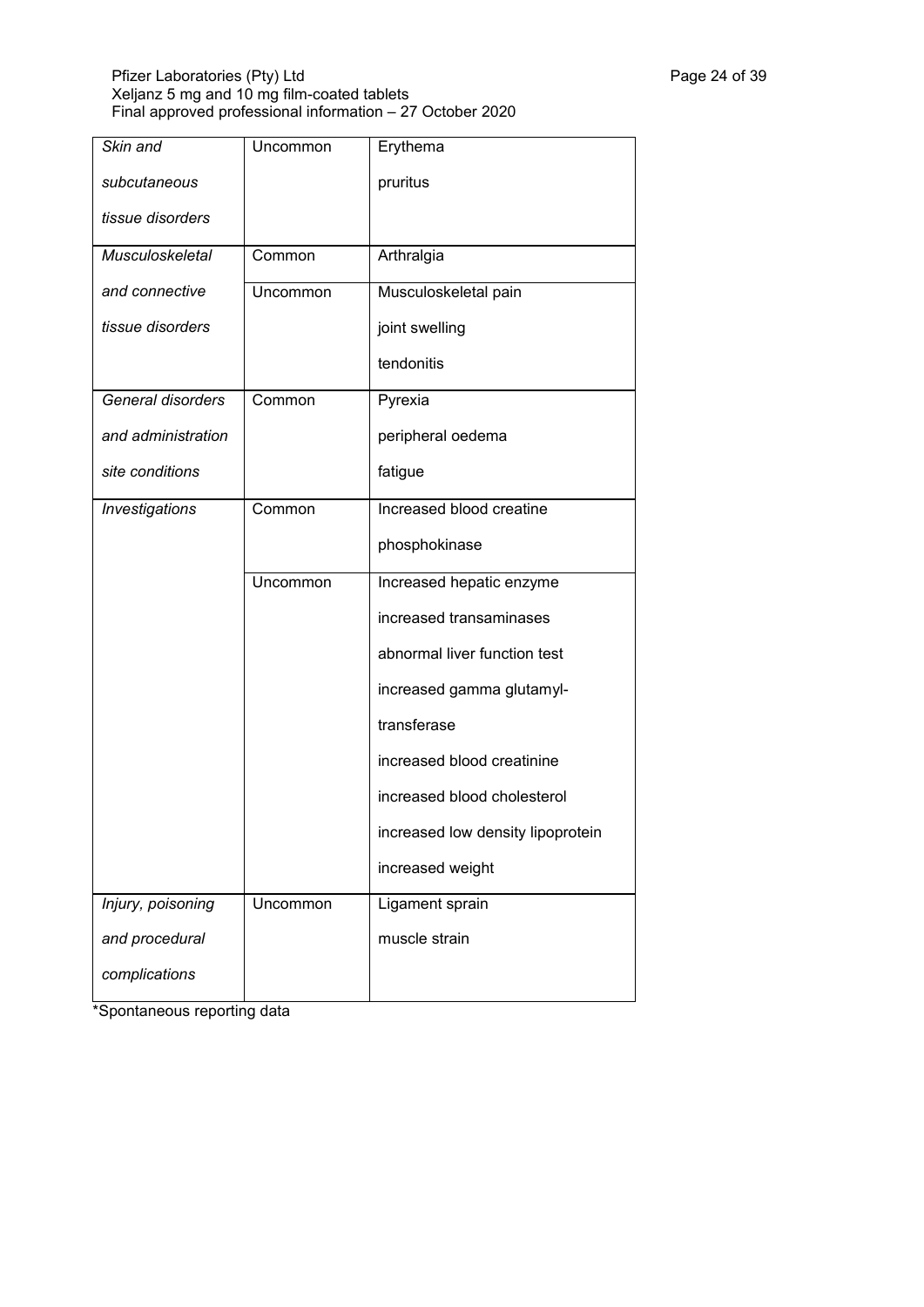## *Description of selected adverse reactions*

#### *Overall infections*

#### *Rheumatoid arthritis*

In controlled Phase 3 clinical studies, the rates of infections over 0 - 3 months in the 5 mg twice daily (total 616 patients) and 10 mg twice daily (total 642 patients) tofacitinib monotherapy groups were 16,2 % (100 patients) and 17,9 % (115 patients), respectively, compared to 18,9 % (23 patients) in the placebo group (total 122 patients). In controlled Phase 3 clinical studies with background DMARDs, the rates of infections over 0 - 3 months in the 5 mg twice daily (total 973 patients) and 10 mg twice daily (total 969 patients) tofacitinib plus DMARD group were 21,3 % (207 patients) and 21,8 % (211 patients), respectively, compared to 18,4 % (103 patients) in the placebo plus DMARD group (total 559 patients).

The most commonly reported infections were upper respiratory tract infections and nasopharyngitis (3,7 % and 3,2 %, respectively).

The overall incidence rate of infections with tofacitinib in the long-term safety all exposure population (total 4 867 patients) was 46,1 patients with events per 100 patient-years (43,8 and 47,2 patients with events for 5 mg and 10 mg twice daily, respectively). For patients (total 1 750) on monotherapy, the rates were 48,9 and 41,9 patients with events per 100 patient-years for 5 mg and 10 mg twice daily, respectively. For patients (total 3 117) on background DMARDs, the rates were 41,0 and 50,3 patients with events per 100 patient-years for 5 mg and 10 mg twice daily, respectively.

#### *Ulcerative colitis*

In the randomised 8-week Phase 2/3 induction studies, the proportions of patients with infections were 21,1 % (198 patients) in the tofacitinib 10 mg twice daily group compared to 15,2 % (43 patients) in the placebo group. In the randomised 52-week Phase 3 maintenance study, the proportion of patients with infections were 35,9 % (71 patients) in the 5 mg twice daily and 39,8 % (78 patients) in the 10 mg twice daily tofacitinib groups, compared to 24,2 % (48 patients) in the placebo group.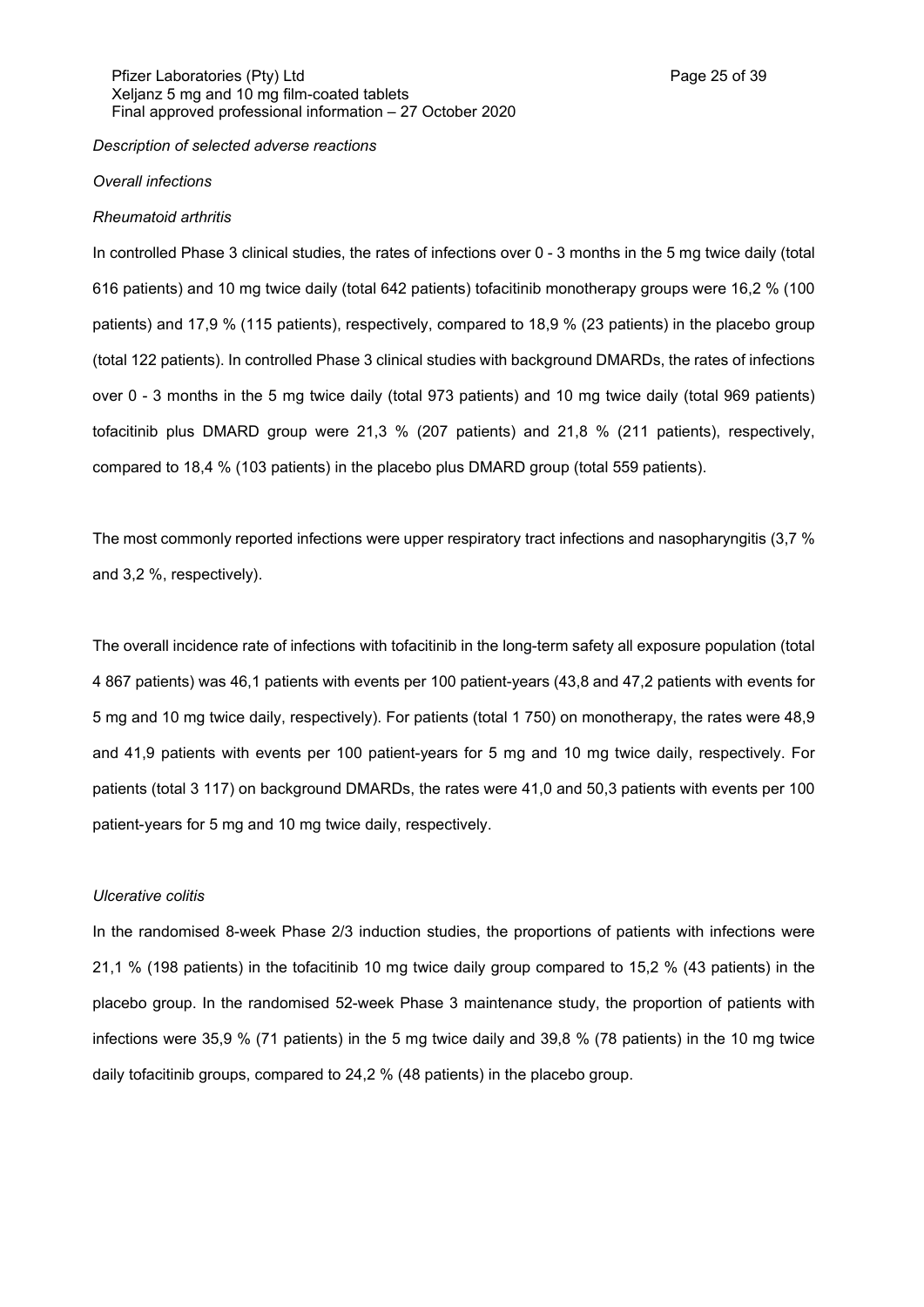Pfizer Laboratories (Pty) Ltd **Philosopheratories** (Pty) Ltd **Page 26 of 39** Xeljanz 5 mg and 10 mg film-coated tablets Final approved professional information – 27 October 2020

In the entire treatment experience with tofacitinib, the most commonly reported infection was nasopharyngitis, occurring in 18,2 % of patients (211 patients).

In the entire treatment experience with tofacitinib, the overall incidence rate of infections was 60,3 events per 100 patient-years (involving 49,4 % of patients; total 572 patients).

#### *Serious infections*

#### *Rheumatoid arthritis*

In the 6-month and 24-month, controlled clinical studies, the rate of serious infections in the 5 mg twice daily tofacitinib monotherapy group was 1,7 patients with events per 100 patient-years. In the 10 mg twice daily tofacitinib monotherapy group the rate was 1,6 patients with events per 100 patient-years, the rate was 0 events per 100 patient-years for the placebo group, and the rate was 1,9 patients with events per 100 patient-years for the MTX group.

In studies of 6-, 12-, or 24-month duration, the rates of serious infections in the 5 mg twice daily and 10 mg twice daily tofacitinib plus DMARD groups were 3,6 and 3,4 patients with events per 100 patient-years, respectively, compared to 1,7 patients with events per 100 patient-years in the placebo plus DMARD group.

In the long-term safety all exposure population, the overall rates of serious infections were 2,4 and 3,0 patients with events per 100 patient-years for 5 mg and 10 mg twice daily tofacitinib groups, respectively. The most common serious infections included pneumonia, herpes zoster, urinary tract infection, cellulitis, gastroenteritis and diverticulitis. Cases of opportunistic infections have been reported (see section 4.4).

#### *Ulcerative colitis*

The incidence rates and types of serious infections in the UC clinical studies were generally similar to those reported in RA clinical studies with tofacitinib monotherapy treatment groups.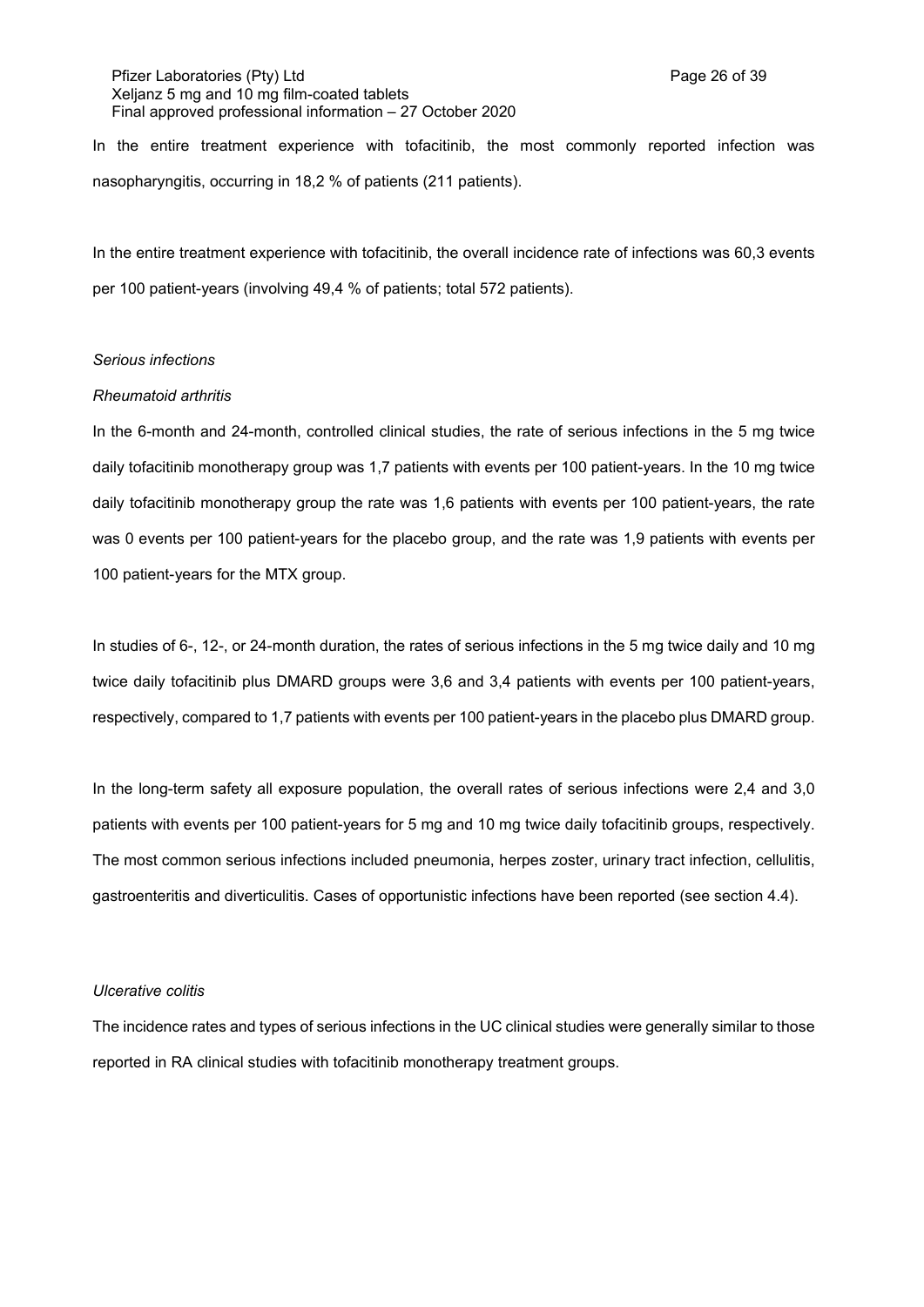## Pfizer Laboratories (Pty) Ltd **Philosopheratories** (Pty) Ltd **Page 27 of 39** Xeljanz 5 mg and 10 mg film-coated tablets Final approved professional information – 27 October 2020

## *Serious infections in the elderly*

Of the 4 271 patients who enrolled in RA studies I-VI (see section 5.1), a total of 608 RA patients were 65 years of age and older, including 85 patients 75 years and older. The frequency of serious infection among tofacitinib-treated patients 65 years of age and older was higher than those under the age of 65 (4,8 per 100 patient-years versus 2,4 per 100 patient-years, respectively). As there is a higher incidence of infections in the elderly population in general, caution should be used when treating the elderly (see section 4.4).

### *Viral reactivation*

Patients with long standing RA who have previously received two or more biological DMARDs, or patients with an ALC less than 1 000 cells/mm $^3$ , or patients treated with 10 mg twice daily may have an increased risk of herpes zoster (see section 4.4).

#### *Laboratory tests*

#### *Lymphocytes*

In the controlled RA clinical studies, confirmed decreases in ALC below 500 cells/mm<sup>3</sup> occurred in 0,3 % of patients and for ALC between 500 and 750 cells/mm<sup>3</sup> in 1,9 % of patients for the 5 mg twice daily and 10 mg twice daily doses combined.

In the RA long-term safety population, confirmed decreases in ALC below 500 cells/mm<sup>3</sup> occurred in 1,3 % of patients and for ALC between 500 and 750 cells/mm<sup>3</sup> in 8,4 % of patients for the 5 mg twice daily and 10 mg twice daily doses combined.

Confirmed ALC less than 750 cells/mm<sup>3</sup> were associated with an increased incidence of serious infections (see section 4.4).

In the clinical studies in UC, changes in ALC observed with tofacitinib treatment were similar to the changes observed in clinical studies in RA.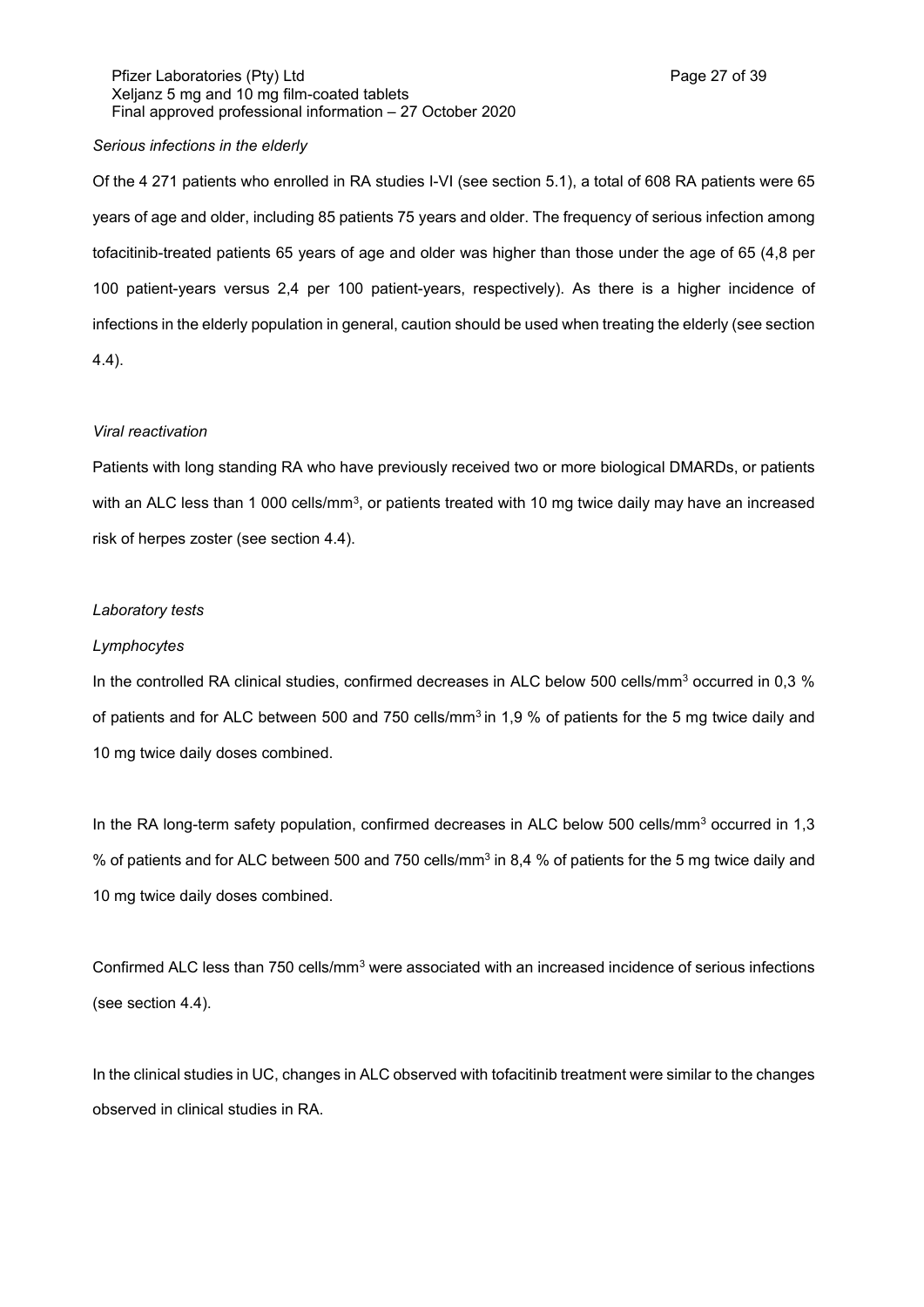### *Neutrophils*

In the controlled RA clinical studies, confirmed decreases in ANC below 1 000 cells/mm<sup>3</sup> occurred in 0,08 % of patients for the 5 mg twice daily and 10 mg twice daily doses combined. There were no confirmed decreases in ANC below 500 cells/mm<sup>3</sup> observed in any treatment group. There was no clear relationship between neutropenia and the occurrence of serious infections.

In the RA long-term safety population, the pattern and incidence of confirmed decreases in ANC remained consistent with what was seen in the controlled clinical studies (see section 4.4).

In the clinical studies in UC, changes in ANC observed with tofacitinib treatment were similar to the changes observed in clinical studies in RA.

### *Liver enzyme tests*

Confirmed increases in liver enzymes greater than 3 times the upper limit of normal (3x ULN) were uncommonly observed in RA patients. In those patients experiencing liver enzyme elevation, modification of treatment regimen, such as reduction in the dose of concomitant DMARD, interruption of tofacitinib, or reduction in tofacitinib dose, resulted in decrease or normalisation of liver enzymes.

In the controlled portion of the RA Phase 3 monotherapy study (0 - 3 months) (study I, see section 5.1), ALT elevations greater than 3x ULN were observed in 1,65 %, 0,41 %, and 0 % of patients receiving placebo, tofacitinib 5 mg and 10 mg twice daily, respectively. In this study, AST elevations greater than 3x ULN were observed in 1,65 %, 0,41 % and 0 % of patients receiving placebo, tofacitinib 5 mg and 10 mg twice daily, respectively.

In the RA Phase 3 monotherapy study (0 - 24 months) (study VI, see section 5.1), ALT elevations greater than 3x ULN were observed in 7,1 %, 3,0 %, and 3,0 % of patients receiving MTX, tofacitinib 5 mg and 10 mg twice daily, respectively. In this study, AST elevations greater than 3x ULN were observed in 3,3 %, 1,6 % and 1,5 % of patients receiving MTX, tofacitinib 5 mg and 10 mg twice daily, respectively.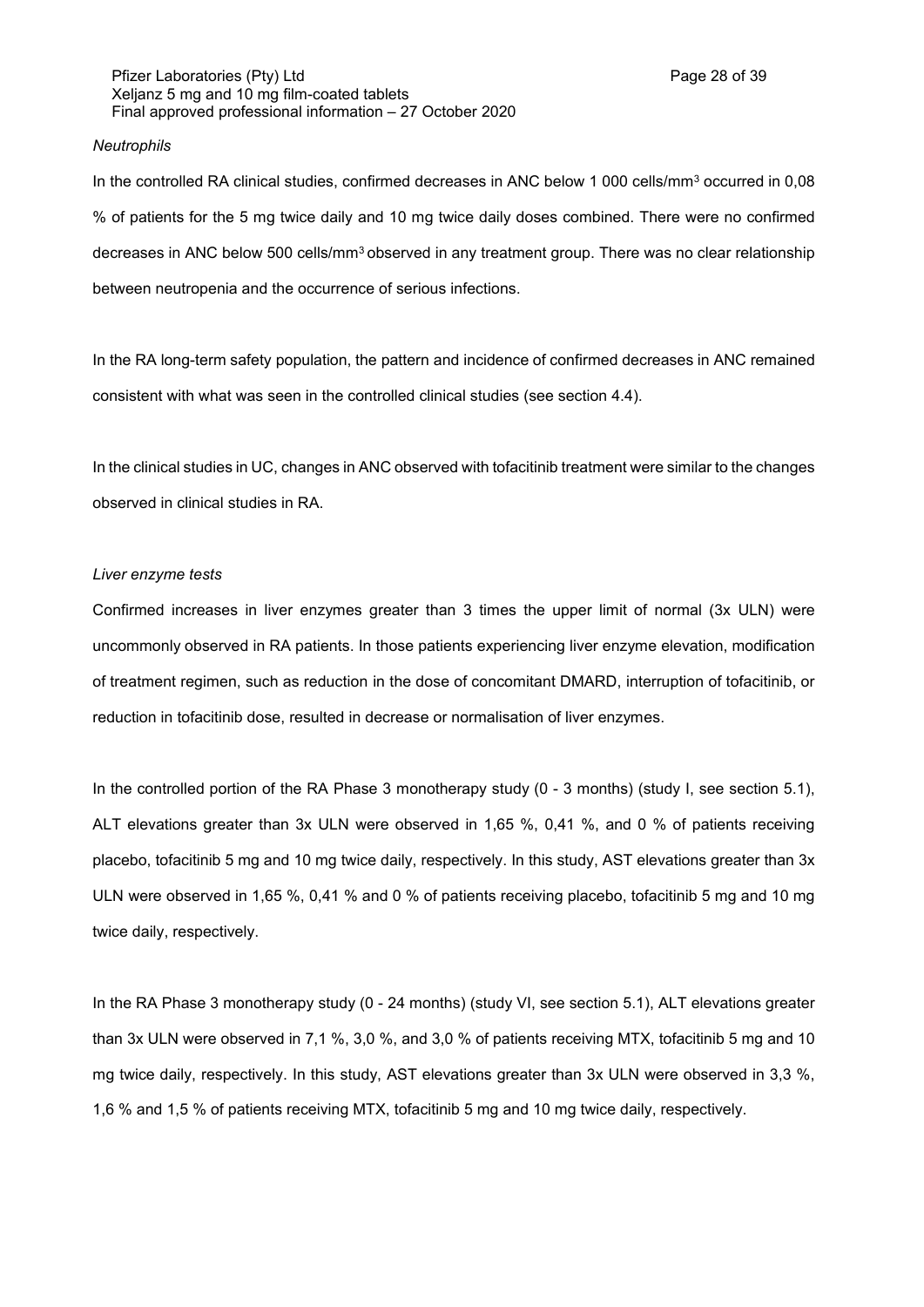Pfizer Laboratories (Pty) Ltd **Philosopheratories** (Pty) Ltd **Page 29 of 39** Xeljanz 5 mg and 10 mg film-coated tablets Final approved professional information – 27 October 2020

In the controlled portion of the RA Phase 3 studies on background DMARDs (0 - 3 months) (studies II-V, see section 5.1), ALT elevations greater than 3x ULN were observed in 0,9 %, 1,24 % and 1,14 % of patients receiving placebo, tofacitinib 5 mg and 10 mg twice daily, respectively. In these studies, AST elevations greater than 3x ULN were observed in 0,72 %, 0,5 % and 0,31 % of patients receiving placebo, tofacitinib 5 mg and 10 mg twice daily, respectively.

In the RA long-term extension studies, on monotherapy, ALT elevations greater than 3x ULN were observed in 1,1 % and 1,4 % of patients receiving tofacitinib 5 mg and 10 mg twice daily, respectively. AST elevations greater than 3x ULN were observed in < 1,0 % in both the tofacitinib 5 mg and 10 mg twice daily groups.

In the RA long-term extension studies, on background DMARDs, ALT elevations greater than 3x ULN were observed in 1,8 % and 1,6 % of patients receiving tofacitinib 5 mg and 10 mg twice daily, respectively. AST elevations greater than 3x ULN were observed in < 1,0 % in both the tofacitinib 5 mg and 10 mg twice daily groups.

In the clinical studies in UC, changes in liver enzyme tests observed with tofacitinib treatment were similar to the changes observed in clinical studies in RA.

## *Lipids*

Elevations in lipid parameters (total cholesterol, LDL cholesterol, HDL cholesterol, triglycerides) were first assessed at 1 month following initiation of tofacitinib in the controlled double-blind clinical trials of RA. Increases were observed at this time point and remained stable thereafter.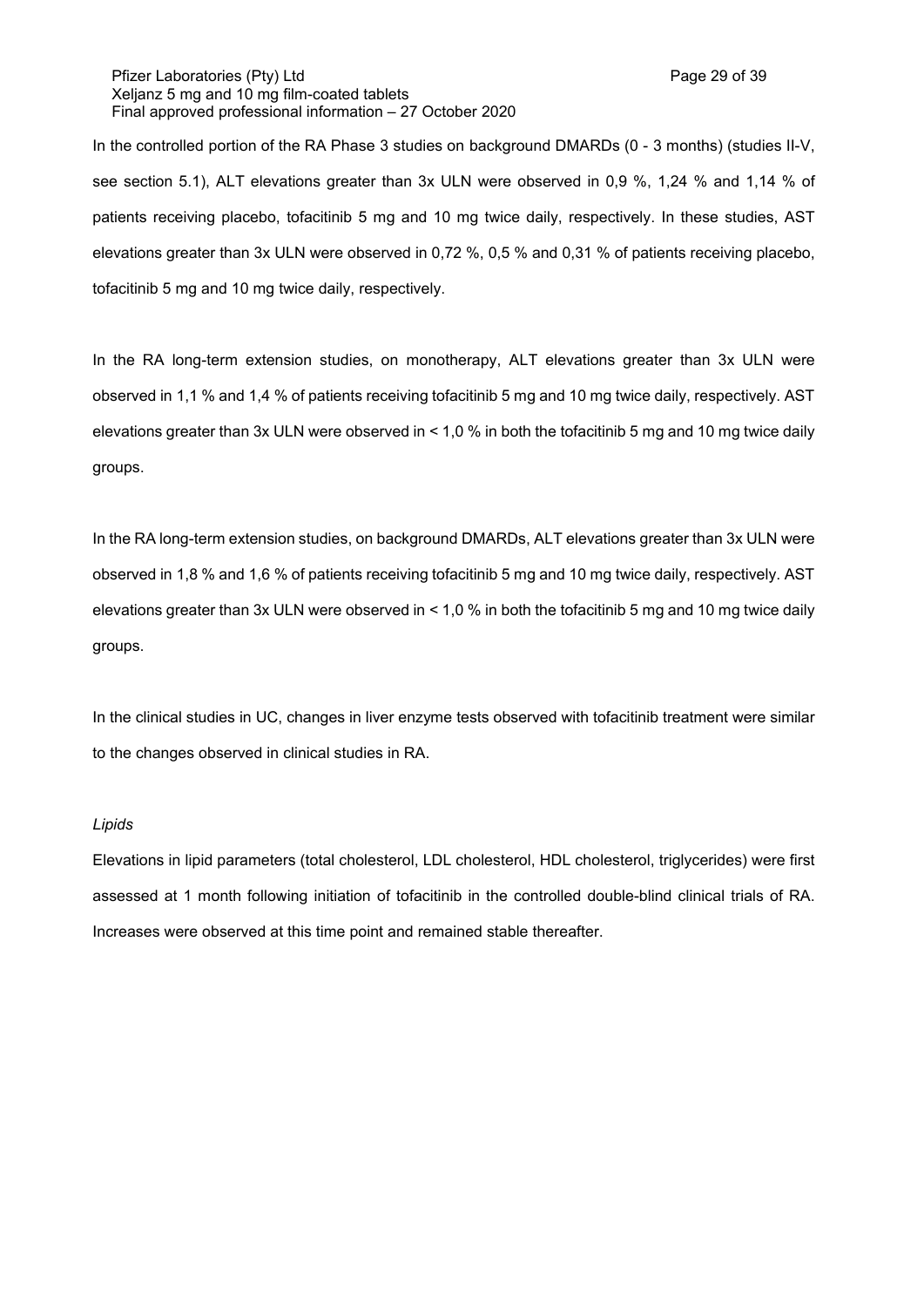Pfizer Laboratories (Pty) Ltd **Philosopheratories** (Pty) Ltd **Page 30 of 39** Xeljanz 5 mg and 10 mg film-coated tablets Final approved professional information – 27 October 2020

Changes in lipid parameters from baseline through the end of the study (6 - 24 months) in the controlled clinical studies in RA are summarised below:

- Mean LDL cholesterol increased by 15 % in the tofacitinib 5 mg twice daily arm and 20 % in the tofacitinib 10 mg twice daily arm at month 12 and increased by 16 % in the tofacitinib 5 mg twice daily arm and 19 % in the tofacitinib 10 mg twice daily arm at month 24.
- Mean HDL cholesterol increased by 17 % in the tofacitinib 5 mg twice daily arm and 18 % in the tofacitinib 10 mg twice daily arm at month 12 and increased by 19 % in the tofacitinib 5 mg twice daily arm and 20 % in the tofacitinib 10 mg twice daily arm at month 24.

Upon withdrawal of tofacitinib treatment, lipid levels returned to baseline.

Mean LDL cholesterol/HDL cholesterol ratios and Apolipoprotein B (ApoB)/ApoA1 ratios were essentially unchanged in tofacitinib-treated patients.

In an RA controlled clinical trial, elevations in LDL cholesterol and ApoB decreased to pre-treatment levels in response to statin therapy.

In the RA long-term safety populations, elevations in the lipid parameters remained consistent with what was seen in the controlled clinical studies.

In the clinical studies in UC, changes in lipids observed with tofacitinib treatment were similar to the changes observed in clinical studies in RA.

#### *Reporting of suspected adverse reactions*

Reporting suspected adverse reactions after authorisation of the medicine is important. It allows continued monitoring of the benefit/risk balance of the medicine. Healthcare professionals are asked to report any suspected adverse reactions to SAHPRA via the "**6.04 Adverse Drug Reaction Reporting Form**", found online under SAHPRA's publications:

[https://www.sahpra.org.za/Publications/Index/8.](https://www.sahpra.org.za/Publications/Index/8)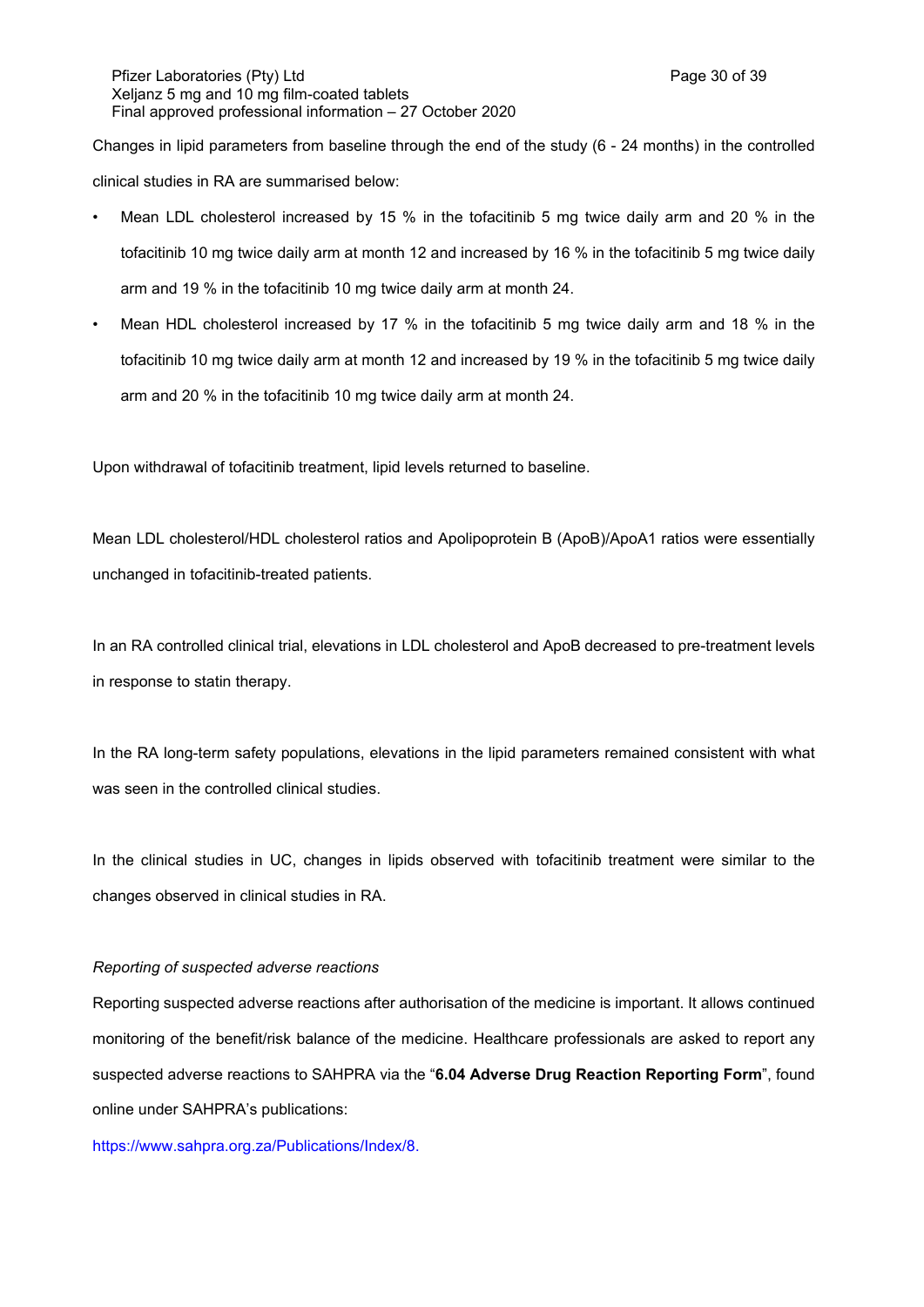## **4.9 Overdose**

In case of an overdose, it is recommended that the patient be monitored for signs and symptoms of adverse reactions. There is no specific antidote for overdose with XELJANZ. Treatment should be symptomatic and supportive.

Pharmacokinetic data up to and including a single dose of 100 mg in healthy volunteers indicate that more than 95 % of the administered dose is expected to be eliminated within 24 hours.

# **5. PHARMACOLOGICAL PROPERTIES**

## **5.1 Pharmacodynamic properties**

Pharmacotherapeutic groups: Immunosuppressants, Selective Immunosuppressants. ATC code: L04AA29

## *Mechanism of action*

Tofacitinib is a potent, selective inhibitor of the JAK family. In enzymatic assays, tofacitinib inhibits JAK1, JAK2, JAK3, and to a lesser extent TyK2. In contrast, tofacitinib has a high degree of selectivity against other kinases in the human genome. In human cells, tofacitinib preferentially inhibits signalling by heterodimeric cytokine receptors that associate with JAK3 and/or JAK1 with functional selectivity over cytokine receptors that signal via pairs of JAK2. Inhibition of JAK1 and JAK3 by tofacitinib attenuates signalling of interleukins (IL-2, -4, -6, -7, -9, -15, -21) and type I and type II interferons, which will result in modulation of the immune and inflammatory response.

*Pharmacodynamic effects*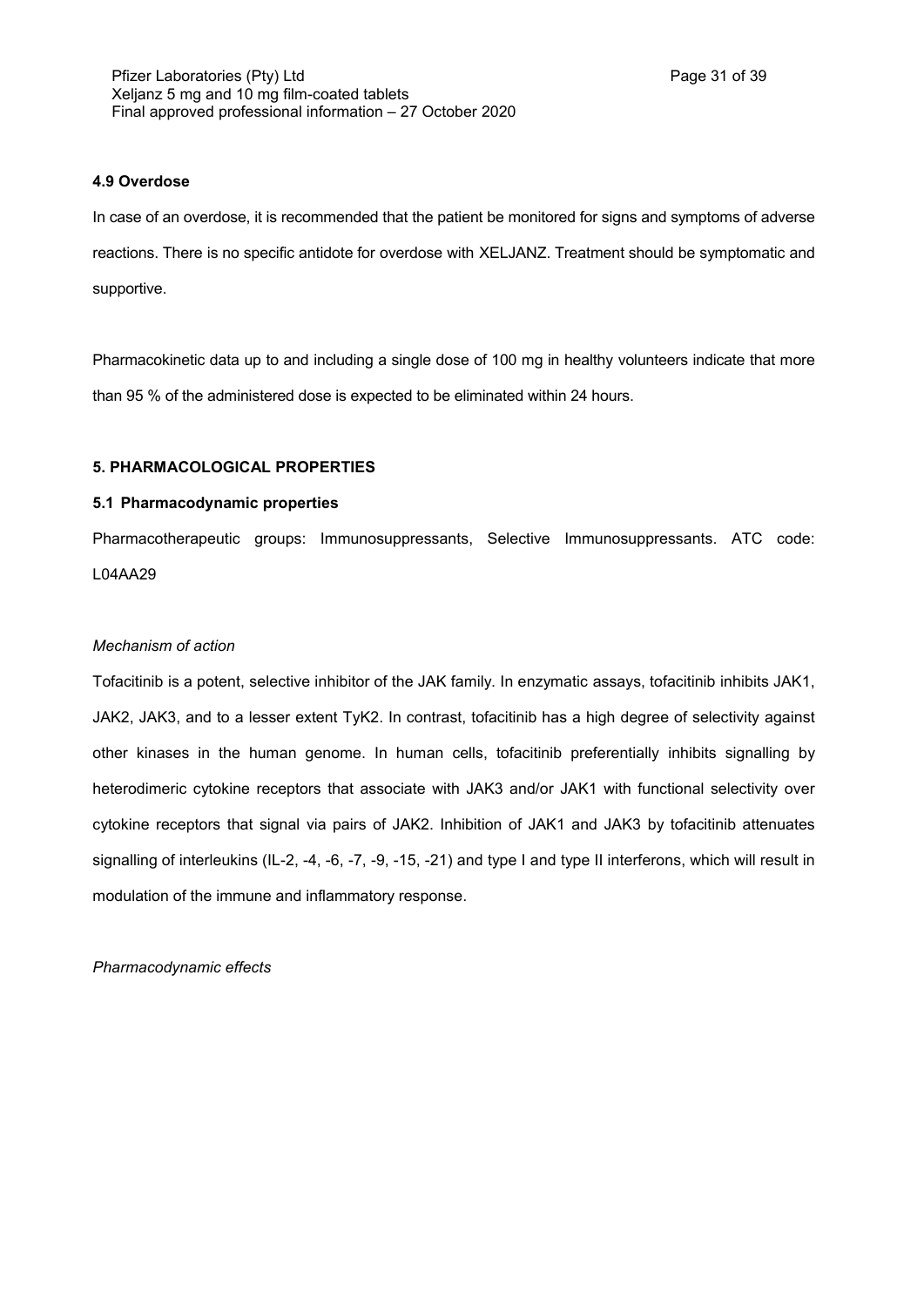Pfizer Laboratories (Pty) Ltd **Philosopheratories** (Pty) Ltd **Page 32 of 39** Xeljanz 5 mg and 10 mg film-coated tablets Final approved professional information – 27 October 2020

In patients with RA, treatment up to 6 months with tofacitinib was associated with dose dependent reductions of circulating CD16/56+ natural killer (NK) cells, with estimated maximum reductions occurring at approximately 8 - 10 weeks after initiation of therapy. These changes generally resolved within 2 - 6 weeks after discontinuation of treatment. Treatment with tofacitinib was associated with dose-dependent increases in B cell counts. Changes in circulating T-lymphocyte counts and T lymphocyte subsets (CD3+, CD4+ and CD8+) were small and inconsistent.

Following long-term treatment (median duration of tofacitinib treatment of approximately 5 years), CD4+ and CD8+ counts showed median reductions of 28 % and 27 %, respectively, from baseline. In contrast to the observed decrease after short-term dosing, CD16/56+ natural killer cell counts showed a median increase of 73 % from baseline. CD19+ B cell counts showed no further increases after long term tofacitinib treatment. All these lymphocyte subset changes returned toward baseline after temporary discontinuation of treatment. There was no evidence of a relationship between serious or opportunistic infections or herpes zoster and lymphocyte subset counts (see section 4.2 for absolute lymphocyte count monitoring).

Changes in total serum IgG, IgM, and IgA levels over 6-month tofacitinib dosing in patients with RA were small, not dose-dependent and similar to those seen on placebo, indicating a lack of systemic humoral suppression.

## After treatment with tofacitinib in RA patients, rapid decreases in serum

C-reactive protein (CRP) were observed and maintained throughout dosing. Changes in CRP observed with tofacitinib treatment do not reverse fully within 2 weeks after discontinuation, indicating a longer duration of pharmacodynamic activity compared to the half-life.

#### *Vaccine studies*

In a controlled clinical trial of patients with RA initiating tofacitinib 10 mg twice daily or placebo, the number of responders to influenza vaccine was similar in both groups: tofacitinib (57 %) and placebo (62 %). For pneumococcal polysaccharide vaccine the number of responders was as follows: 32 % in patients receiving both tofacitinib and MTX; 62 % for tofacitinib monotherapy; 62 % for MTX monotherapy; and 77 % for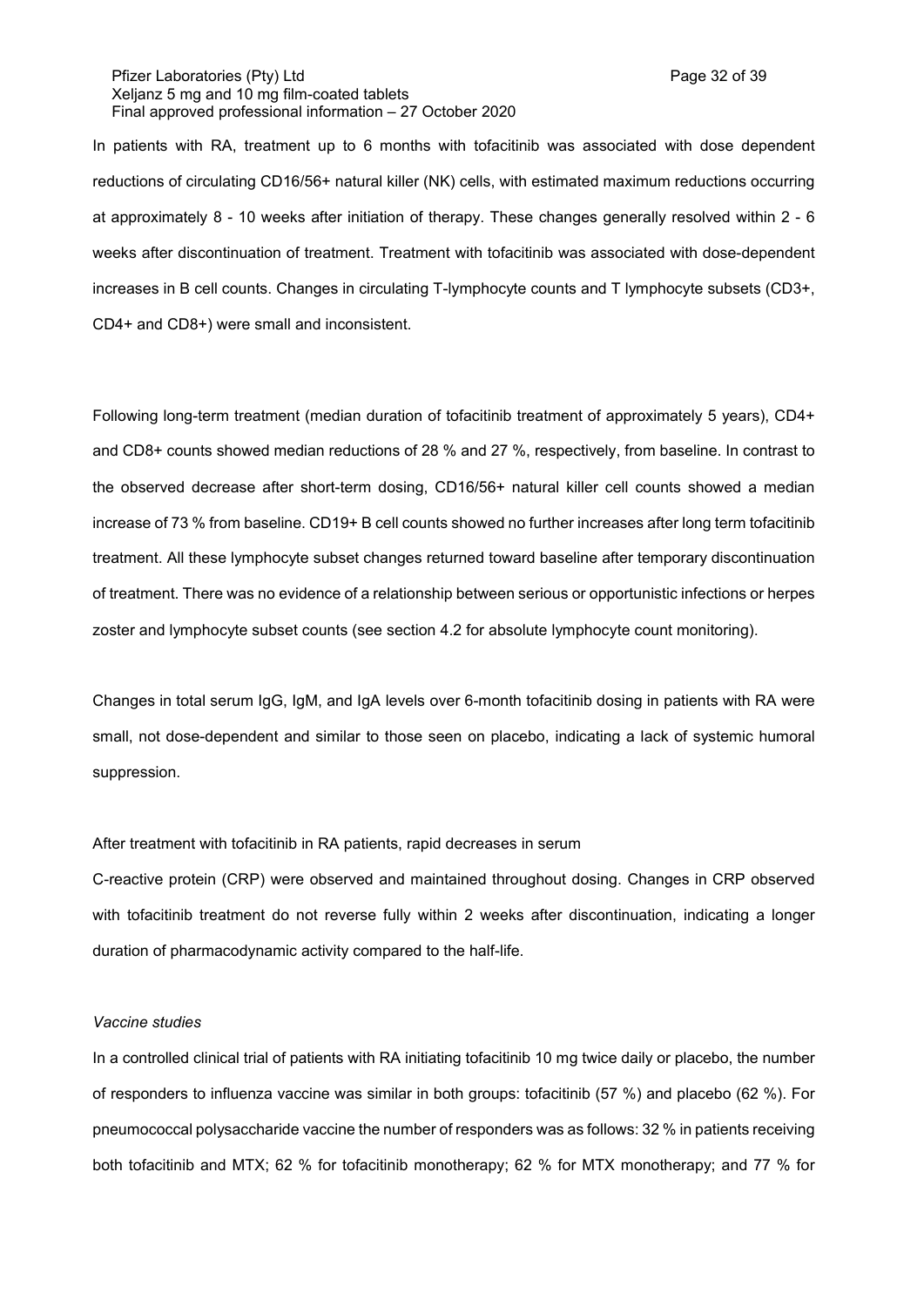Pfizer Laboratories (Pty) Ltd **Philosopheratories** (Pty) Ltd **Page 33 of 39** Xeljanz 5 mg and 10 mg film-coated tablets Final approved professional information – 27 October 2020

placebo. The clinical significance of this is unknown, however, similar results were obtained in a separate vaccine study with influenza and pneumococcal polysaccharide vaccines in patients receiving long-term tofacitinib 10 mg twice daily.

A controlled study was conducted in patients with RA on background MTX immunised with a live attenuated virus vaccine (Zostavax®) 2 to 3 weeks before initiating a 12-week treatment with tofacitinib 5 mg twice daily or placebo. Evidence of humoral and cell-mediated responses to VZV was observed in both tofacitinib and placebo-treated patients at 6 weeks. These responses were similar to those observed in healthy volunteers aged 50 years and older. A patient with no previous history of varicella infection and no antivaricella antibodies at baseline experienced dissemination of the vaccine strain of varicella 16 days after vaccination. Tofacitinib was discontinued and the patient recovered after treatment with standard doses of antiviral medication. This patient subsequently made a robust, though delayed, humoral and cellular response to the vaccine (see section 4.4).

### **5.2 Pharmacokinetic properties**

The PK profile of tofacitinib is characterised by rapid absorption (peak plasma concentrations are reached within 0,5 - 1 hour), rapid elimination (half-life of ~3 hours) and dose proportional increases in systemic exposure. Steady state concentrations are achieved in 24 - 48 hours with negligible accumulation after twice daily administration.

### *Absorption and distribution*

Tofacitinib is well-absorbed, with an oral bioavailability of 74 %. Co-administration of tofacitinib with a highfat meal resulted in no changes in AUC while Cmax was reduced by 32 %. In clinical trials, tofacitinib was administered without regard to meal.

After intravenous administration, the volume of distribution is 87 L. Approximately 40 % of circulating tofacitinib is bound to plasma proteins. Tofacitinib binds predominantly to albumin and does not appear to bind to α1-acid glycoprotein. Tofacitinib distributes equally between red blood cells and plasma.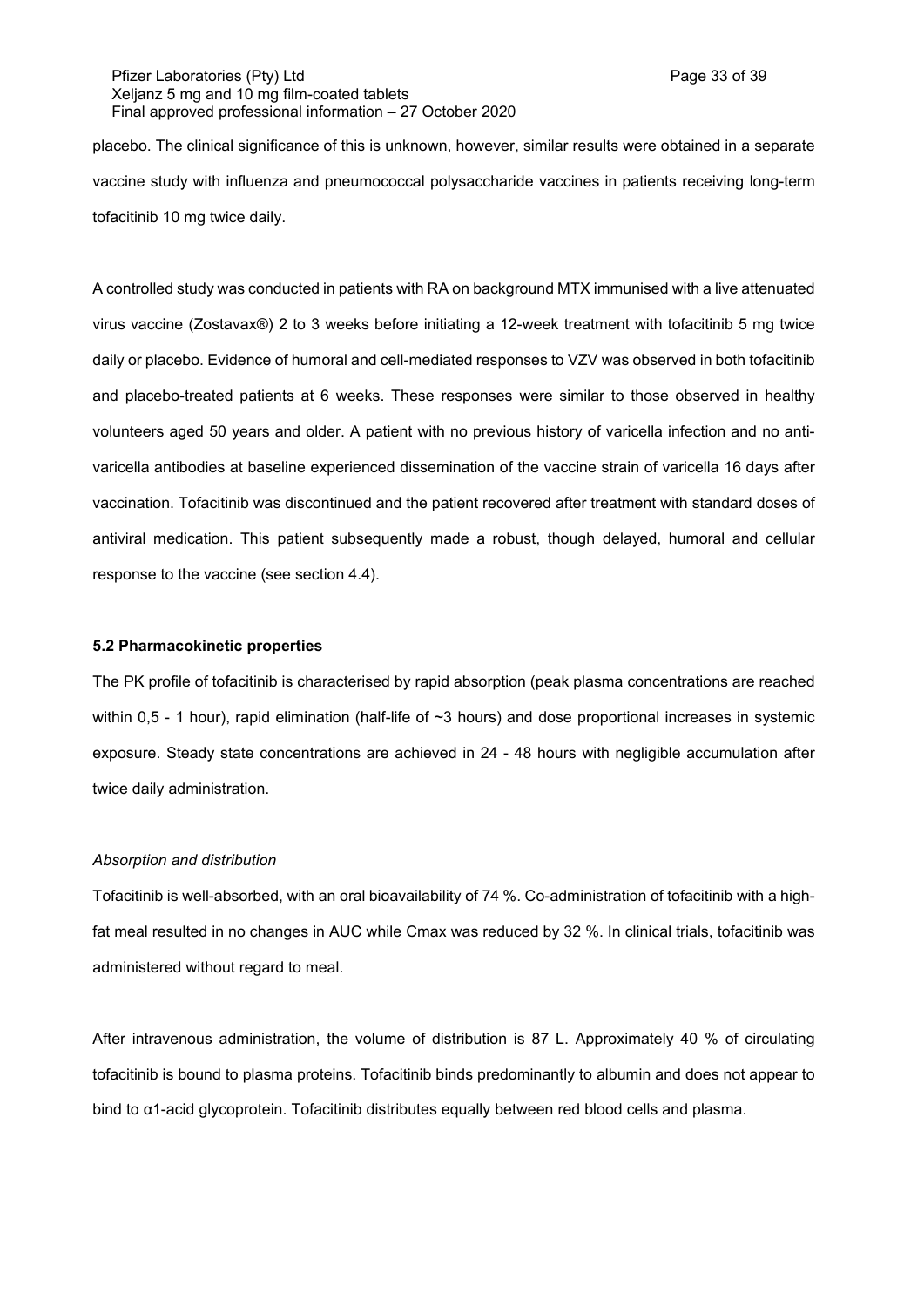Pfizer Laboratories (Pty) Ltd **Philosopheratories** (Pty) Ltd **Page 34 of 39** Xeljanz 5 mg and 10 mg film-coated tablets Final approved professional information – 27 October 2020

### *Biotransformation and elimination*

Clearance mechanisms for tofacitinib are approximately 70 % hepatic metabolism and 30 % renal excretion of the parent drug. The metabolism of tofacitinib is primarily mediated by CYP3A4 with minor contribution from CYP2C19. In a human radio-labelled study, more than 65 % of the total circulating radioactivity was accounted for by unchanged active substance, with the remaining 35 % attributed to 8 metabolites, each accounting for less than 8 % of total radioactivity. All metabolites have been observed in animal species and are predicted to have less than 10-fold potency than tofacitinib for JAK1/3 inhibition. No evidence of stereo conversion in human samples was detected. The pharmacologic activity of tofacitinib is attributed to the parent molecule. Tofacitinib is not an inhibitor or inducer of CYPs (CYP1A2, CYP2B6, CYP2C8, CYP2C9, CYP2C19, CYP2D6, and CYP3A4) and is not an inhibitor of UGTs (UGT1A1, UGT1A4, UGT1A6, UGT1A9, and UGT2B7). *In vitro*, tofacitinib is a substrate for MDR1, but not for breast cancer resistance protein (BCRP), OATP1B1/1B3, or OCT1/2, and is not an inhibitor of MDR1, OATP1B1/1B3, OCT2, OAT1/3, or MRP at clinically meaningful concentrations.

#### *Pharmacokinetics in patients*

The enzymatic activity of CYP enzymes is reduced in RA patients due to chronic inflammation. In RA patients, the oral clearance of tofacitinib does not vary with time, indicating that treatment with tofacitinib does not normalise CYP enzyme activity.

Population PK analysis in RA patients indicated that systemic exposure (AUC) of tofacitinib in the extremes of body weight (40 kg, 140 kg) were similar (within 5 %) to that of a 70 kg patient. Elderly patients 80 years of age were estimated to have less than 5 % higher AUC relative to the mean age of 55 years. Women were estimated to have 7 % lower AUC compared to men. The available data have also shown that there are no major differences in tofacitinib AUC between White and Black patients. An approximate linear relationship between body weight and volume of distribution was observed, resulting in higher peak (Cmax) and lower trough (Cmin) concentrations in lighter patients. However, this difference is not considered to be clinically relevant. The between-subject variability (percentage coefficient of variation) in AUC of tofacitinib is estimated to be approximately 27 %.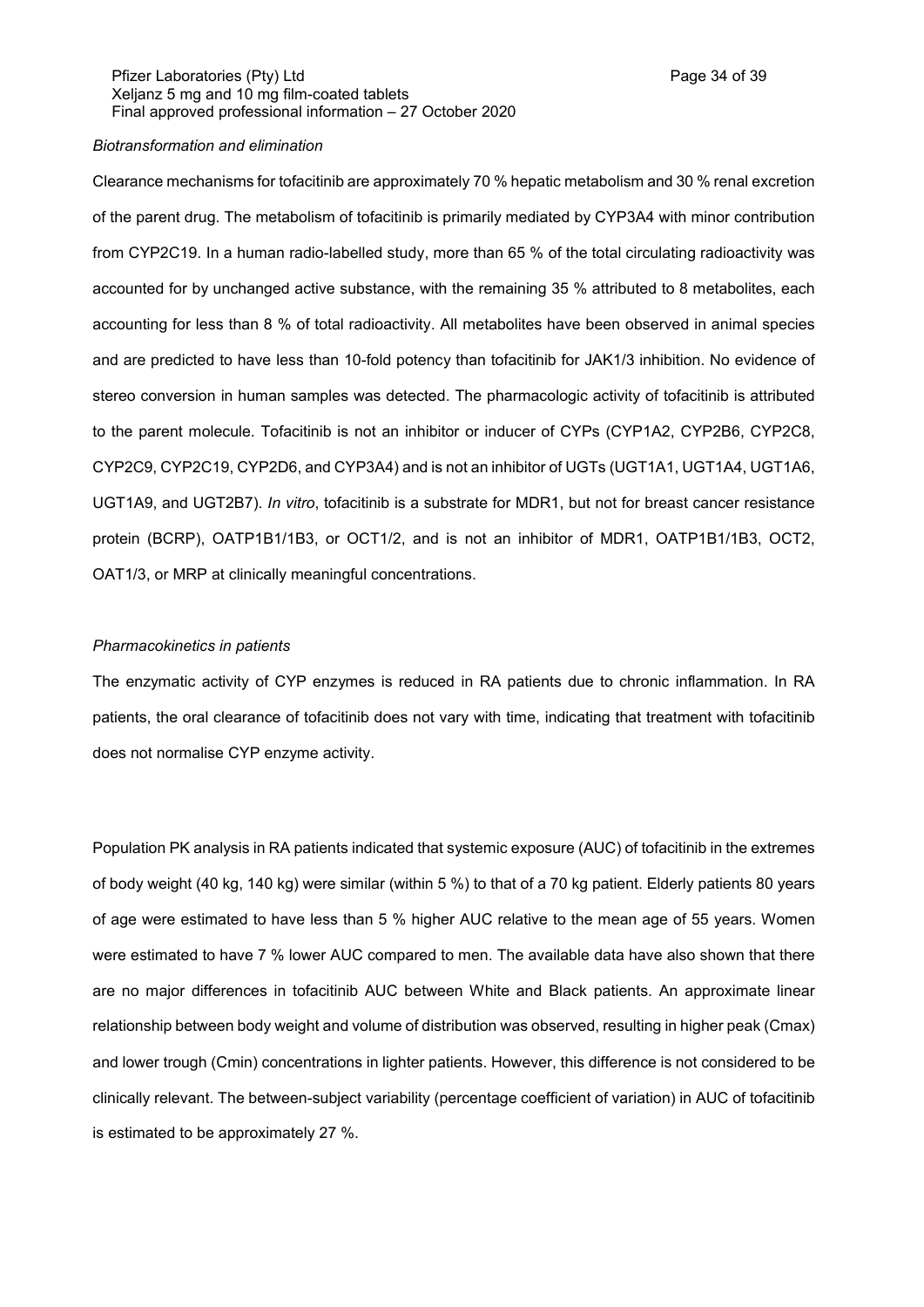Results from population PK analysis in patients with active PsA or moderate to severe UC were consistent with those in patients with RA.

### *Renal impairment*

Subjects with mild (creatinine clearance 50 - 80 mL/min), moderate (creatinine clearance 30 - 49 mL/min), and severe (creatinine clearance < 30 mL/min) renal impairment had 37 %, 43 % and 123 % higher AUC, respectively, compared to subjects with normal renal function (see section 4.2). In subjects with end stage renal disease (ESRD), contribution of dialysis to the total clearance of tofacitinib was relatively small. Following a single dose of 10 mg, mean AUC in subjects with ESRD based on concentrations measured on a non-dialysis day was approximately 40 % (90 % confidence intervals: 1,5 - 95 %) higher compared to subjects with normal renal function. In clinical trials, tofacitinib was not evaluated in patients with baseline creatinine clearance values (estimated by Cockroft-Gault equation) less than 40 mL/min (see section 4.2).

### *Hepatic impairment*

Subjects with mild (Child Pugh A) and moderate (Child Pugh B) hepatic impairment had 3 %, and 65 % higher AUC, respectively, compared to subjects with normal hepatic function. In clinical trials, tofacitinib was not evaluated in subjects with severe (Child Pugh C) hepatic impairment (see sections 4.2 and 4.4), or in patients screened positive for hepatitis B or C.

### **5.3 Preclinical safety data**

In non-clinical studies, effects were observed on the immune and haematopoietic systems that were attributed to the pharmacological properties (JAK inhibition) of tofacitinib. Secondary effects from immunosuppression, such as bacterial and viral infections and lymphoma were observed at clinically relevant doses. Lymphoma was observed in 3 of 8 adult monkeys at 6 or 3 times the clinical tofacitinib exposure level (unbound AUC in humans at a dose of 5 mg or 10 mg twice daily), and 0 of 14 juvenile monkeys at 5 or 2,5 times the clinical exposure level of 5 mg or 10 mg twice daily. Exposure in monkeys at the no observed adverse effect level (NOAEL) for the lymphomas was approximately 1 or 0,5 times the clinical exposure level of 5 mg or 10 mg twice daily. Other findings at doses exceeding human exposures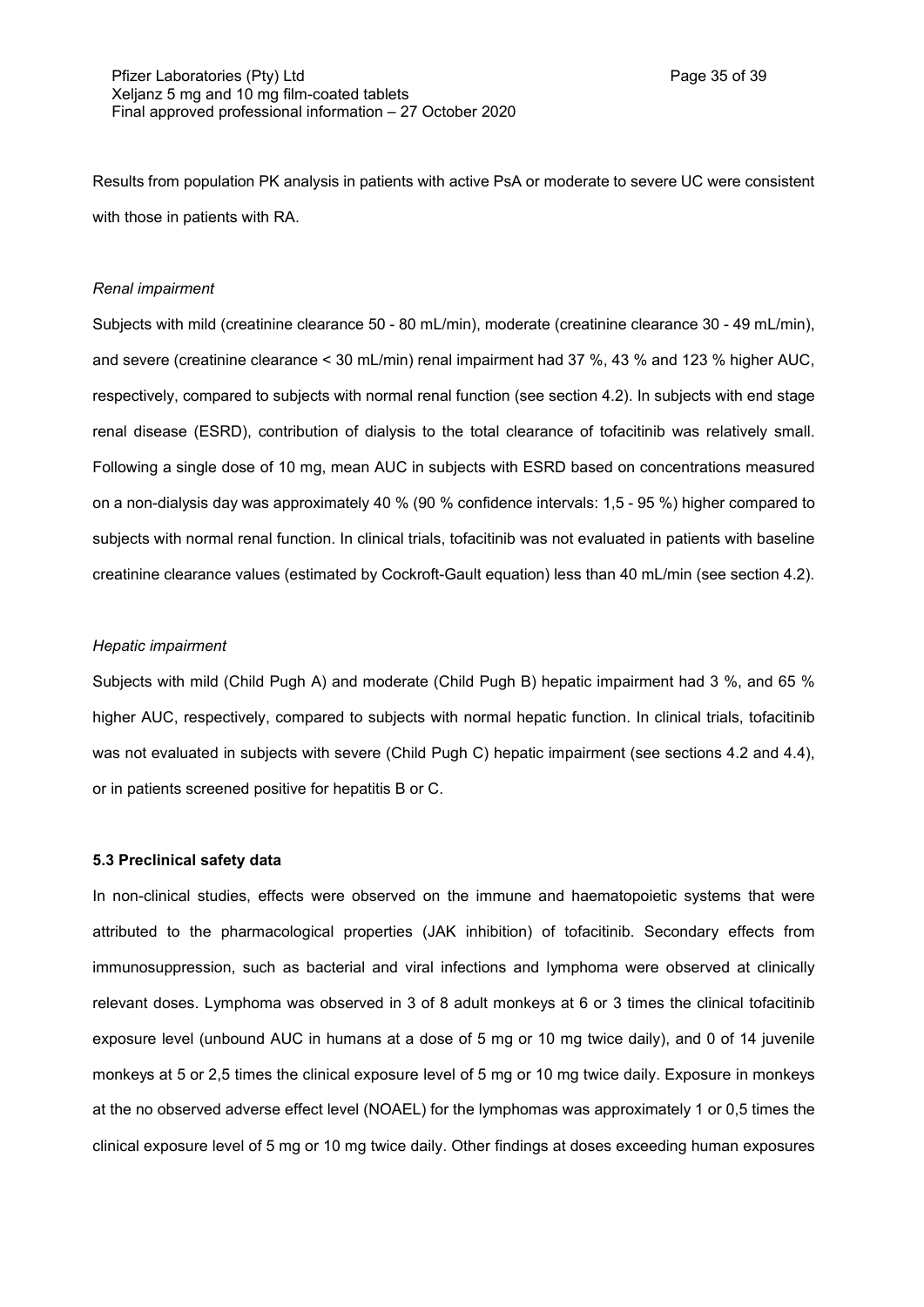Pfizer Laboratories (Pty) Ltd **Philosopheratories** (Pty) Ltd **Page 36 of 39** Xeljanz 5 mg and 10 mg film-coated tablets Final approved professional information – 27 October 2020

included effects on the hepatic and gastrointestinal systems.

Tofacitinib is not mutagenic or genotoxic based on the results of a series of *in vitro and in vivo* tests for gene mutations and chromosomal aberrations.

The carcinogenic potential of tofacitinib was assessed in 6-month rasH2 transgenic mouse carcinogenicity and 2-year rat carcinogenicity studies. Tofacitinib was not carcinogenic in mice at exposures up to 38 or 19 times the clinical exposure level at 5 mg or 10 mg twice daily. Benign testicular interstitial (Leydig) cell tumours were observed in rats: benign Leydig cell tumours in rats are not associated with a risk of Leydig cell tumours in humans. Hibernomas (malignancy of brown adipose tissue) were observed in female rats at exposures greater than or equal to 83 or 41 times the clinical exposure level at 5 mg or 10 mg twice daily. Benign thymomas were observed in female rats at 187 or 94 times the clinical exposure level at 5 mg or 10 mg twice daily.

Tofacitinib was shown to be teratogenic in rats and rabbits and have effects in rats on female fertility (decreased pregnancy rate; decreases in the numbers of corpora lutea, implantation sites, and viable foetuses; and an increase in early resorptions), parturition, and peri/postnatal development. Tofacitinib had no effects on male fertility, sperm motility or sperm concentration. Tofacitinib was secreted in milk of lactating rats at concentrations approximately 2-fold those in serum from 1 to 8 hours post-dose.

# **6. PHARMACEUTICAL PARTICULARS**

**6.1 List of excipients** *XELJANZ 5 mg and 10 mg film-coated tablets Tablet core* Croscarmellose sodium Lactose monohydrate Magnesium stearate Microcrystalline cellulose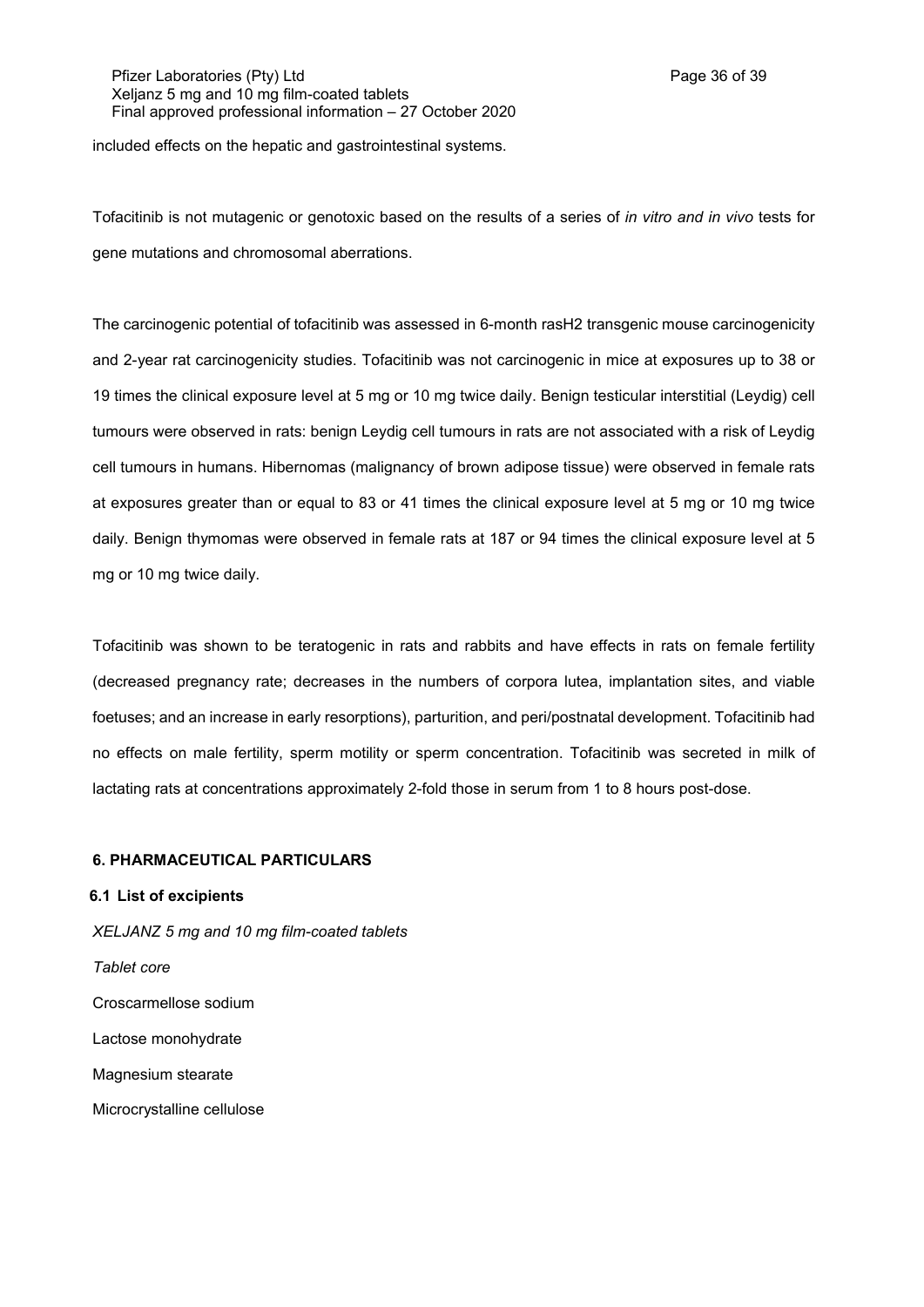Pfizer Laboratories (Pty) Ltd **Philosopheratories** (Pty) Ltd **Page 37 of 39** Xeljanz 5 mg and 10 mg film-coated tablets Final approved professional information – 27 October 2020

*Film coat:*

Hypromellose 6cP (E464)

Lactose monohydrate

Macrogol 3350

Titanium dioxide (E171)

Triacetin (E1518)

FD&C Blue #2/Indigo Carmine Aluminium Lake (E132) (10 mg strength only)

FD&C Blue #1/Brilliant Blue FCF Aluminium Lake (E133) (10 mg strength only)

## **6.2 Incompatibilities**

Not applicable.

## **6.3 Shelf life**

3 years.

## **6.4 Special precautions for storage**

XELJANZ does not require any special temperature storage conditions.

Store in the original, bottle and/or blister, in order to protect from moisture.

# **6.5 Nature and contents of container**

# *XELJANZ 5 mg film coated tablets*

HDPE bottles with silica gel desiccant and child-resistant caps containing 60 or 180 film-coated tablets.

Aluminium foil/PVC backed aluminium foil blisters containing 14 film-coated tablets. Each pack contains 56, 112, or 182 film-coated tablets.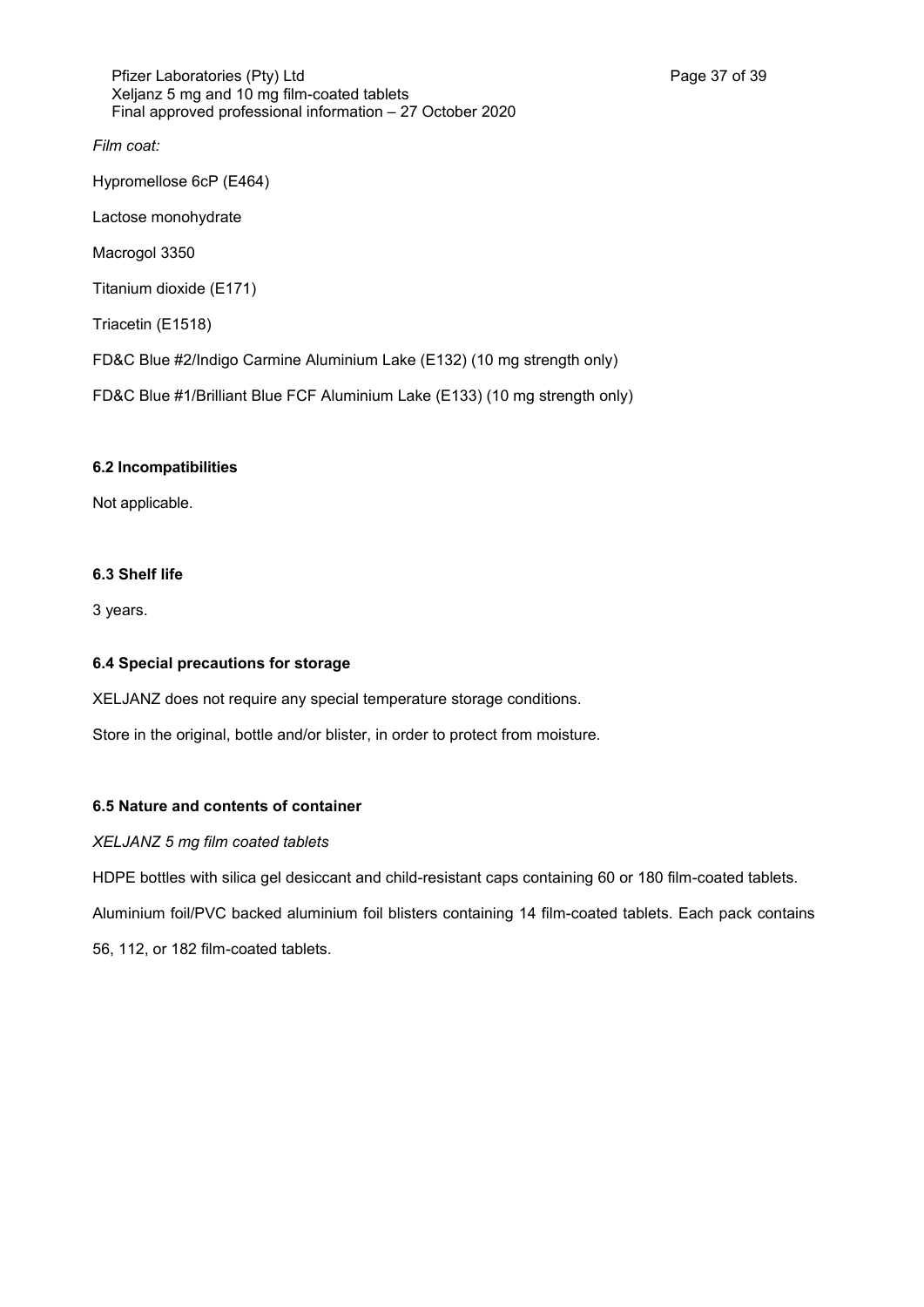Pfizer Laboratories (Pty) Ltd **Philosopheratories** (Pty) Ltd **Page 38 of 39** Xeljanz 5 mg and 10 mg film-coated tablets Final approved professional information – 27 October 2020

# *XELJANZ 10 mg film-coated tablets*

HDPE bottles with silica gel desiccant and child-resistant caps containing 60 or 180 film-coated tablets.

Aluminium foil/PVC backed aluminium foil blisters containing 14 film-coated tablets. Each pack contains

56, 112, or 182 film-coated tablets.

Not all pack sizes may be marketed.

# **6.6 Special precautions for disposal**

No special requirements for disposal.

# **7. HOLDER OF CERTIFICATE OF REGISTRATION**

Pfizer Laboratories (Pty) Ltd

85 Bute Lane

Sandton, 2196

South Africa

Tel: +27(0)11 320 6000 / 0860 734 937 (toll free South Africa)

# **8. REGISTRATION NUMBERS**

XELJANZ® 5 mg film-coated tablets: 47/3.1/1156

XELJANZ® 10 mg film-coated tablets: 47/3.1/1157

# **9. DATE OF FIRST AUTHORISATION**

27 October 2020

# **10. DATE OF REVISION OF THE TEXT**

# **BOTSWANA: S2**

**Xeljanz 5 mg:**

60 tablets in HDPE bottle- Reg. No.: BOT1502686

180 tablets in HDPE bottle- Reg. No.: BOT1502686A